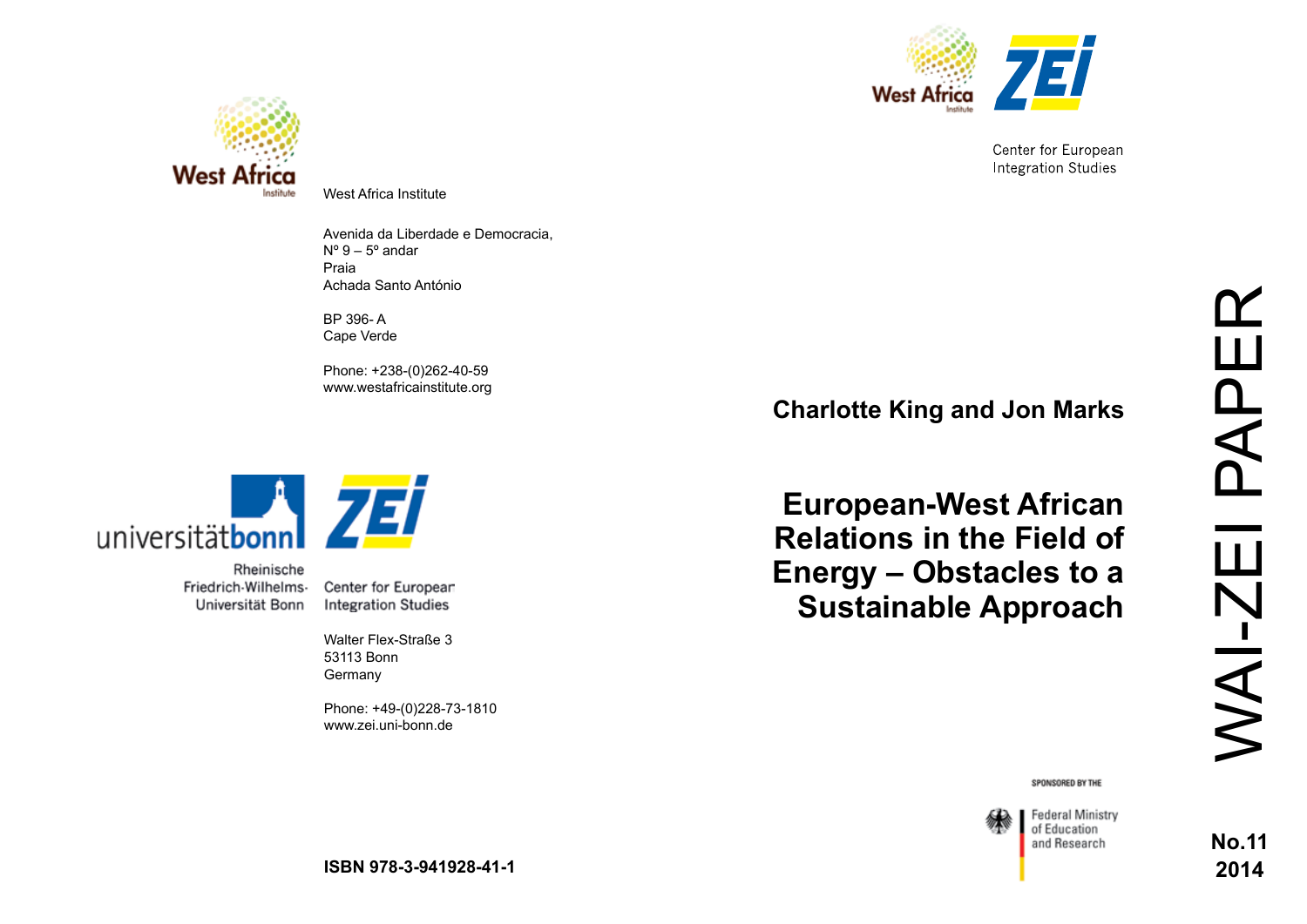## *Charlotte King and Jon Marks*

# *European-West African Relations in the Field of Energy - Obstacles to a Sustainable Approach*

## *Introduction*

This paper considers the bi-regional relations between Europe and West Africa in the field of energy. As its point of departure, the paper begins by acknowledging the ferocity with which today's energy landscape is changing. As important poducers and consumers within this landscape, Europe and West Africa are subject to change, both intra- and inter-regionally. How will this 60 year old energy relationship adjust to this new landscape? And what obstacles stand in the way of securing a mutually-beneficial, sustainable relationship for the next 60 years?

Conceiving energy as a set of commodities, Section 1 considers the commercial trade dynamics within the bi-regional relationship. Tracking the regions' hydrocarbons reveals structures and agency reminiscent of the colonial era. New supply/demand patterns and realigning global energy flows are, however, causing these trade patterns to shift. The final part of this section makes the claim for interdependence; Europe is a viable export market and West Africa a viable resource basin.

Conceiving energy as a strategic good, Section 2 considers the strategic political dynamics within the bi-regional relationship. The evolution of the politicised relationship informs two themes: West Africa's energy poverty derived of client-donor relations cloaked in development principles; and Europe's energy security derived of the proximity between energy and geopolitics. The tussle between these themes is shown to play out in the regions' institutional and financial interactions.

Charlotte King is a Research Analyst, focused on sub-Saharan Africa at Crossborder Information in London, UK. She holds a MSc (Distinction) in African Politics from the University of London's School of Oriental and African Studies. Her studies included research into the political dynamics at play in the Niger Delta's prolific oil industry. Charlotte also holds a BA (First Class) in Political Science from Loughborough University.

Jon Marks is the chairman and founder of Cross-border Information. He is a political scientist with a deep knowledge of the politics and economies of Africa and the Middle East, based on more than 30 years of travel, study and curiosity about the post-colonial world. He is also founding editor of African Energy and an Associate Fellow at Chatham House. He carried out doctoral research at the University of London's School of Oriental & African Studies (SOAS). He has a Masters degree in African Government & Politics from the London School of **Economics**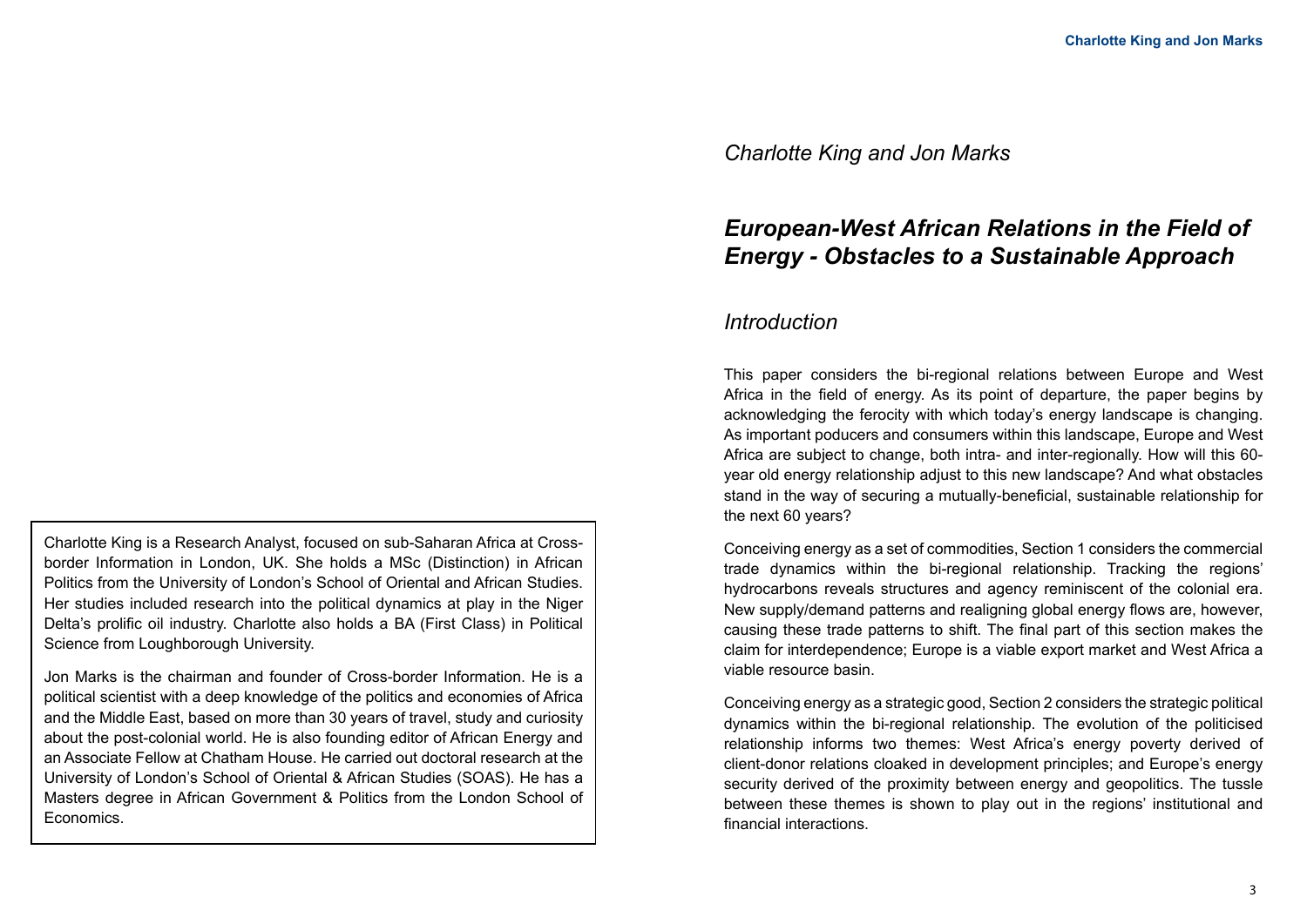Informed by these analyses, the concluding part of the paper identifies obstacles to reinventing the bi-regional relationship for the new set of energy dynamics. Europe and West Africa have the opportunity to emerge from the colonial hangover to benefit from interdependent energy systems. This most significant obstacle however is the failure to recognise the need for reinvention in the first place.

# *Changing Global Energy Landscape*

The backdrop to this paper are energy industries in flux. While energy has never been a static issue, the global energy landscape is clearly undergoing a period of potentially radical change.

On the supply side, the North American "shale gas revolution" has diverted resources that had been destined to supply North American markets elsewhere. If projections are accurate, the United States could enter the gas export business by 2016, with the potential to displace Russia as the world's largest gas producer. Only a few years ago, gas liquefaction projects in African west coast producers were based on there being a substantial export market in the Atlantic Basin. Now they are potentially confronted by rivalry from US producers for new markets; even if this 'threat' is overstated, it is clear that shifts in the American market has wide ramifications.

There are other challenges that West African producers must address after a decade of substantial growth in West African production and market share. Iraq is re-establishing its importance in the global oil market, Kazakhstan has started producing and even Iran could re-emerge after years of sanctions.

On the demand side, China has overtaken the US as the world's leading energy consumer. The majority of demand growth is forecast to come from the developing world and national oil companies (NOCs) from the East are challenging the West's multinationals' dominance in the energy industry. Demand in the traditionally energy-hungry regions of North America and Europe is stagnating as attention shifts towards low carbon technologies and energy efficiency.

Advances in technology have allowed international oil companies (IOCs) to commercialise fossil fuels previously thought out of reach, spurred by the development of deep-water resources in the North Sea, Gulf of Mexico and Brazil's Campos and Santos basins. Technological advances also open up possibilities to utilise new resources. Renewables are expected to complement hydrocarbons in meeting global demand.

## *Europe and West Africa within this Landscape*

Headlines about 'Europe's energy crisis' may be hyperbolic, but they reflect a perception that the region's energy industries and markets are becoming more unpredictable. The energy mix is changing and political commitment to low carbon economies will see renewable resources assume a more prominent role. However, Europe's need for fossil fuels is far from over.

Given depleting domestic resources, a diversified, externally-orientated energy policy has never been more important. While regional co-operation has long been on the agenda, the realities of long-term import dependency have driven the European Commission (EC) to point an increasing number of responsibilities into the realm of the supranational<sup>1</sup>.

Similar pro-regional trends can be identified in West Africa. The Economic Community of West African States (Ecowas) officially stepped into regional energy policy in 2000 but progress was slow until 2006 when a summit of heads of state committed to promoting greater regional integration, notably by accelerating the development of the West African Power Pool (WAPP). This initiative, in part at least, reflected a realisation by West African leaders that lack of access to reliable, cost-effective energy had become a political threat, as populations protested for improved (in some cases any) services delivery.

Since the WAPP's inauguration, efforts have been made to create functioning regional regulatory bodies and harmonised standards, and with the construction of the West African Gas Pipeline (WAGP), moves to develop a more integrated West African energy market have been much discussed. There are signs of progress, with the inauguration of WAGP, an increase in cross-border connections and efforts to improve regulatory frameworks across the region,

<sup>1</sup> Analysis of European energy integration is widely available. Contributors include Jean-Michel Glachant, Andrei V. Belyi, Henrik Bjørnebye, Sascha Müller-Kraenner, and [Stavros Baritakis.](https://www.google.co.uk/search?sa=N&biw=785&bih=696&tbm=bks&tbm=bks&q=inauthor:%22Stavros+Baritakis%22&ei=H6spU4XlE86RhQfo_4GQAg&ved=0CGEQ9AgwCTgU)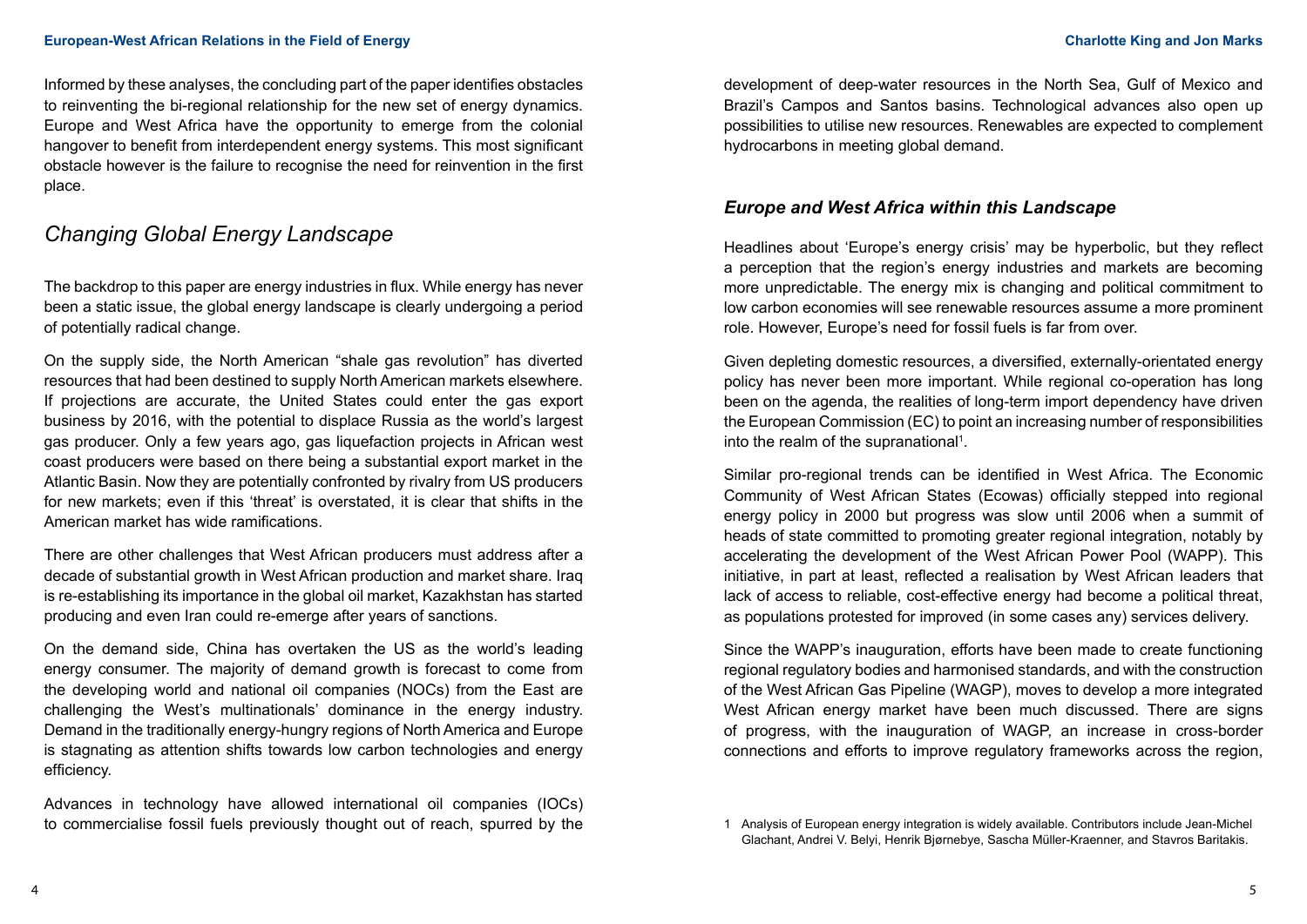but there is much still to do. However, some 57% of West Africans have no access to electricity and 79.6% of West Africans rely on charcoal and other nonsustainable solid cooking fuels<sup>2</sup> – and this data may be questioned for being over-optimistic. Population growth of around 2.2% means significant investment is required just to keep pace with today's level of energy access.

# *Methodological Note*

This paper draws heavily from African Energy<sup>3</sup>, which has compiled a body of commentary and reporting on policy and projects spanning 16 years. It also utilises the research of Cross-border Information<sup>4</sup>, which has assembled a project-by-project database of African generation schemes and interconnections (actual and planned). Unless otherwise stated, this paper relies on nationallevel data provided by the US Energy Intelligence Agency; while this body of data is far from absolute, it is broadly considered the industry standard.

### *Known Unknowns*

Quantitative analysis of the West Africa-Europe energy relationship is not impossible, but neither is it as straightforward as might seem at first glance.

A critical issue here is the paucity of data on many West African economies. Even the most widely used datasets – such as is included in the International Energy Agency (IEA)'s World Energy Outlook and in the International Tracking Framework being developed by the UN-led Sustainable Energy for All (SE4All) initiative – is too often based on old and incomplete data. Further, huge swathes

4 *Cross-border Information.* [online] Available at: www.crossborderinformation.com.

of energy sector activity go virtually unrecorded – the case for Nigeria's dependence on diesel generators, contraband fuel and other aspects of its huge informal economy. We further note that there is no complete record of European commitments to the African energy sector (AEEP Status Report 2014, p.58-62).

Reducing the bi-regional relationship to numbers alone would obscure critical elements of understanding – which requires qualitative analysis to account for the politics and social drivers that so influence how the sector works. For example, while accurate data on oil trading and the subversion of income in Nigeria remains in short supply, there is a body of investigative research and analysis that points to a major problem (Katsouris, C. and Sayne, A., 2013).

## *Defining 'Europe' and 'West Africa'*

From an analytical perspective, there is great utility in addressing energy discussions at a regional level. Neither resources nor demand are limited to national borders. Plus, both Europe and West Africa pursue regional energy strategies, subscribing to the notion that efficiencies are gained through economies of scale. However, integration is incomplete in both instances and a slight methodological conundrum arises. The terms 'Europe' and 'West Africa' could conjure up groupings of geography, politics or formal institutions; each perfectly correct as a definition, but each providing a very different analytical framework. To avoid this debate, this paper applies the labels 'Europe' and 'West Africa' abstractly.

# *Energy as a Commodity: Trade, Resources and Energy Security*

This section tracks the movement of energy commodities between Europe and West Africa. It notes that while energy is highly politicised, it is also traded commodities. Subject to market rationale, goods are pushed around the world by (mostly) private actors, satisfying consumption in return for profit.

Energy resides at the forefront of Euro-West Africa bi-regional trade, accounting for 66% of West Africa's exports to Europe, and 32% of Europe's exports to West Africa (European Commission, 2011 (15 December)), predominantly

<sup>2</sup> Data lifted from: European Union Energy Initiative, 2014. *Status Report. Africa-EU Energy Partnership. Progress, achievements and future perspectives.* [PDF] Eschborn: EU Energy Initiative Partnership. Available at: http://www.crossborderinformation.com/sites/ default/files/AEEP%20Status%20Report\_2014\_en\_web.pdf, [hereinafter AEEP Status Report 2014]. NEPAD, African Union and African Development Bank, 2011. *Study on Programme for Infrastructure Development in Africa (PIDA). Africa Energy Outlook 2040*. [PDF] Available at: http://www.pidafrica.org/PIDA-Sector-speccific%20Terms%20of%20 Reference%20for%20Energy%20Sector.pdf, [hereinafter PIDA Africa Energy Outlook 2040].

<sup>3</sup> *African Energy.* [online] Available at: [www.africa-energy.com.](http://www.africa-energy.com)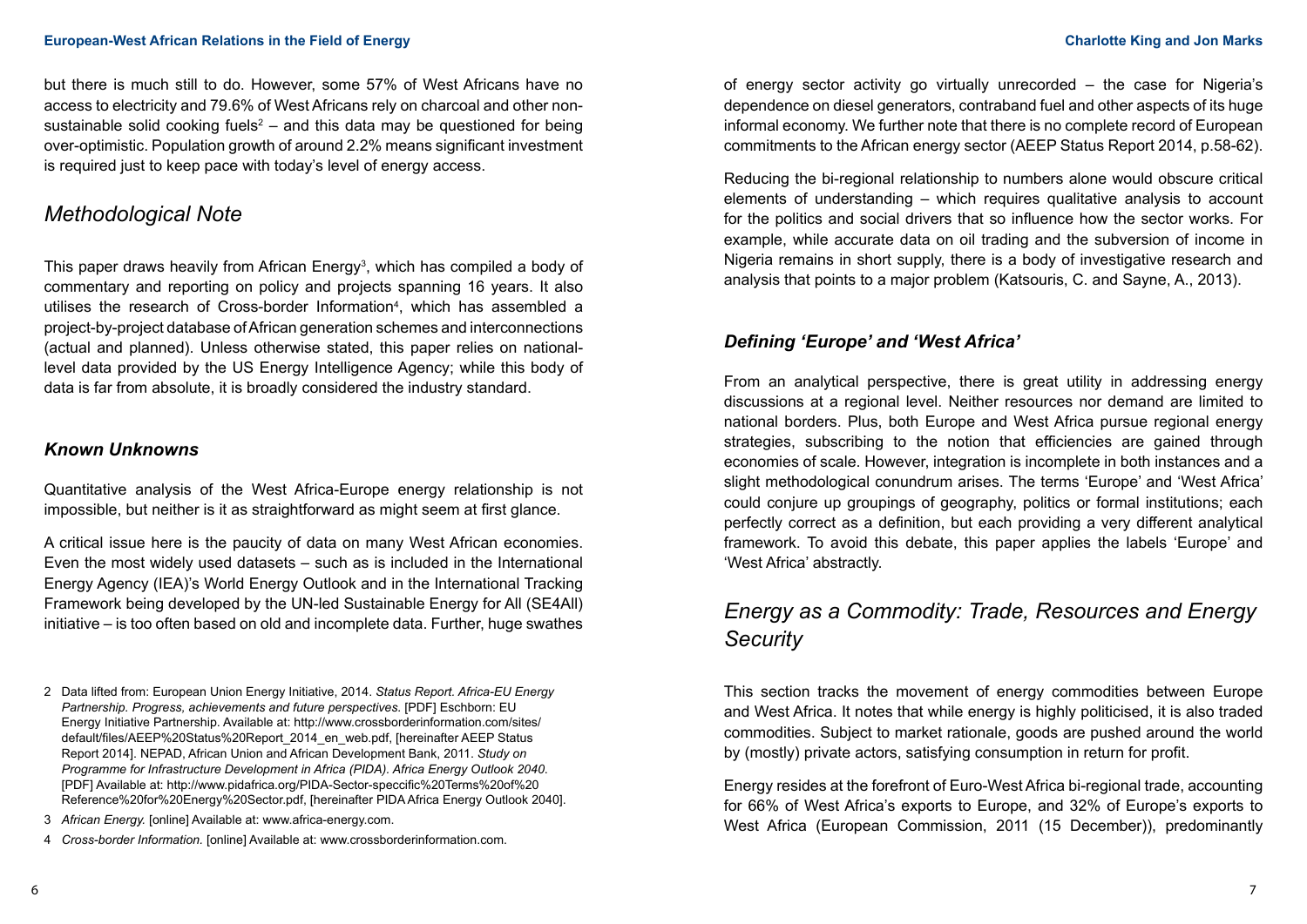across three dominant products – crude oil, natural gas, and liquid petroleum. Examination of the trade patterns surrounding these energy products $^5$  suggests that Europe and West Africa's commercial relationship is undergoing a period of change.

## *Bi-Regional Trade: The Colonial Hangover*

### *Structure*

A body of academic thought<sup>6</sup> teaches that under imperial economic structures, raw commodities are extracted from peripheral countries to flow to economies at the centre. Concurrently, these economies provide the peripheries with valueadded products, generating profit along the way. While this is not the explicit exploitation that is sometimes assumed, it preserves patron-client patterns of dependency, which have been defined as neo-colonial<sup>7</sup> .

Tracking the traditional movement of energy products between Europe and West Africa reveals a picture highly reminiscent of these imperial economic structures. Raw commodities – crude oil and natural gas – flow from West Africa to Europe, while value-added products – petroleum and its derivatives – make the reverse journey.

- 5 The role of uranium in the France/Niger relationship is interesting and significant. This paper however solely considers hydrocarbons.
- 6 E.g. Galtung, J., 1971. A structural theory of imperialism. *Journal of Peace Research*, 8(2), pp.81-117. Emmanuel, A., 1972. *Unequal exchange; a study of the imperialism of trade.* London: New Left Books. Motyl, A., 2001. *Imperial ends. The decay, collapse and revival of empires*. New York: Columbia University Press. Chandler, D., 2006. *Empire in Denial; the politics of state-building*. London: Pluto Press.
- 7 E.g. Conteh-Morgan E., 1997. *Democratization in Africa*. Westport: Greenwood Publishing. Alemazung J, 2010. Post-Colonial Colonialism. An Analysis of International Factors and Actors Marring African Socio-Economic and Political Development. *Journal of Pan African Studies*, 3(10), pp.62-84. Khan M, 2005. Markets, States and Democracy: Patron-Client Networks and the Case for Democracy in Developing Countries. *Democratization*, 12(5), pp.705-725.

## **Raw Energy Commodities: Oil and Gas**

Crude oil trade between West Africa and Europe has been a feature of both economies for decades and the oil rush is still in full swing. From Mauritania to Angola, the Gulf of Guinea holds 51.29bn barrels of proven crude reserves, representing 41% of Africa's reserves and 3.4% of global reserves. Plus, vast amounts of acreage remain unexplored<sup>8</sup> meaning there may well be more to come.

Since its first production in 1958, this crude has found a welcome home in Europe. Collectively, Europe is the world's biggest oil importer, buying 22.6% of globally traded crude in 2012 (European Commission, DG Energy). Of Europe's net imported oil in 2012, 10.96% came from West Africa and 8.25% specifically from Nigeria (Ibid.). While this market share is trumped by the former Soviet Union states, in a global energy market defined by narrow supply/ demand balances, the crude that flows from West Africa into Europe is far from insignificant. Likewise, as a destination for 28% of West African crude in 2012, Europe is a crucial export market for the resource-dependent economies that line the west coast.

The structure of the gas market is not dissimilar: West Africa has reserves and Europe has demand. Along the Gulf of Guinea's waters lie 203.22tcf of natural gas, representing 37.2% of African reserves. Ecowas' production is dominated by Nigeria, which produced 1.3% of the world's gas in 2012. But of Nigeria's three mooted export schemes only one functions; Brass is still awaiting a final investment decision and Olokola is all but abandoned (African Energy, 268; African Energy, 206). Gas trade is therefore based solely on Nigeria Liquefied Natural Gas (NLNG). The plant has been mired by bribery scandals, tax disputes and local conflict (African Energy, 188; Africa Confidential, 2004), but it functions at a capacity of 22m t/yr of LNG and 4m t/yr of LPG.

Nigerian LNG finds a friendly market in Europe, with typical customers including Spain's Repsol, Italy's Enel, and France's GDF Suez. Nigeria supplies around 24% of Europe's LNG needs (11.6bcm in 2012), second only to Qatar (European Commission, DG Energy, 2012 ).

8 See African Energy, 2013 (19 April). *African Energy Atlas 2013*, London: African Energy.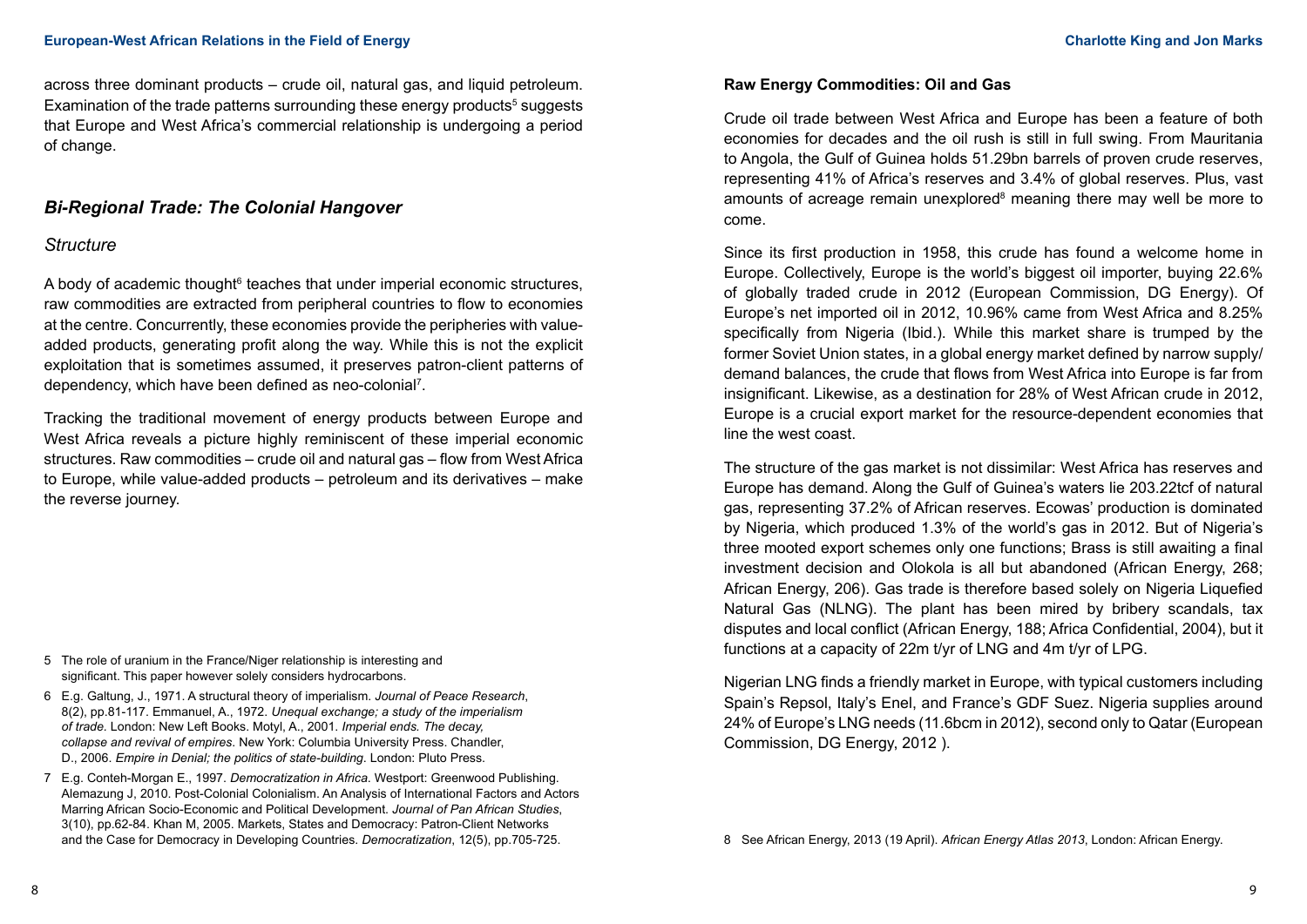#### **Value-Added Energy Products; Petroleum Derivatives**

True to colonial structures, while Europe acquires raw commodities from West Africa, value-added refined products flow in the opposite direction. Traditionally, Europe has near-monopolised West Africa's market for fuel products, which comprised over a third of total exports from the EU to ECOWAS in 2010, worth nearly \$6.9bn.

As per patterns of dependency, West Africa has been unable to break its import habit, despite the heavy burden it places on government budgets. Historically weak domestic refining industries have failed to attract the required investment – either from governments or private actors. As ever however, this picture is nuanced. Niger, for example, which only started producing oil in 2009, refines 20,000bpd making it self-sufficient in refined oil products (African Energy, 261, 21 Nov). Meanwhile, capacity utilisation of refineries in Nigeria is less than 30% rendering the country reliant on expensive imports – which, alongside their requisite subsidies, cost the government \$5bn in 2011.

### *Agency*

The harmonisation of interests and complicity between elites (in both central and peripheral countries) safeguards imperial economic structures. This complicity can be located across the actors that traditionally administered the Euro-West African energy trade.

#### **Private Sector Actors; Oil Companies**

European oil companies were ushered into West Africa by departing colonial regimes. Utilising their resource inheritance, these companies – notably, Shell D'Arcy in Nigeria (now Royal Dutch Shell plc) and Elf Aquitaine in Gabon (now Total S.A.) – went on to join the ranks of multinational companies, who moved tankers, money and political influence around the world with incredible ease.

In Nigeria, British colonial authorities secured first-mover advantage for Shell D'Arcy, which started oil production in the colony in 1907 and had established a near monopoly over oil exploration by the 1960s (Frynas, J., Beck, M. and Mellahi, K., 2000). In Gabon, a similar relationship was crafted through legalities; France offered "independence, on condition that the State, once independent,

undertakes to abide by co-operation agreements" (Yates, D., 1996). Elf Aquitaine and other French firms took a central role in the nexus of relations known as *Françafrique*<sup>s</sup>. Oil companies were thus locked into opaque, deeply incestuous, and highly lucrative relationships with West Africa. This helped to define the region's status as being prey to 'neo-colonial' relations from the early years of independence (Thomas, D., 2013).

As the flag bearers of neo-colonialism, it could be argued that these oil companies played a crucial role in perpetuating imperial structures in Euro-West African energy relations in the late-20th century. In many cases, they were the actors on the ground, brokering the day-to-day trade deals that defined the regions' relationship.

It would be wrong to assume that European-headquartered companies are synonymous with European interests, but the linkages between them cannot be ignored. Ultimately their movements are determined by market forces but the importance of advocacy networks between energy actors and the countries in which they pay taxes cannot be underestimated.

### **Public Sector Actors; Governments**

The energy sectors of both Europe and West Africa have been largely privatised for many years. Governments, however, retain a crucial role in determining commodity flows.

Few examples of complicity between European and African elites have enjoyed as much scrutiny as that of France and Gabon. At the centre of the Françafrique networks – whose most prominent architect was the French presidential Africa advisor Jacques Foccart (Foccart, J. and Gaillard, P., 1995) the deep relationship between French authorities (notably the Hexagon's secret services) and African politicians served to satisfy France's penchant for energy commodities and African leaders' penchant for flamboyant lifestyles.

Françafrique was dissected through the infamous Elf scandal – labelled "the biggest political and corporate sleaze scandal to hit a western democracy since World War 2" (Henley, J., 2003.). The media, academia and lawyers

<sup>9</sup> See Moussavou, E., 2012. *Françafrique*. Paris: L'Harmattan. Verschave F.- X., 2000. *Nori silence: qui arretera la Francafrique?* Paris: Les Arenes.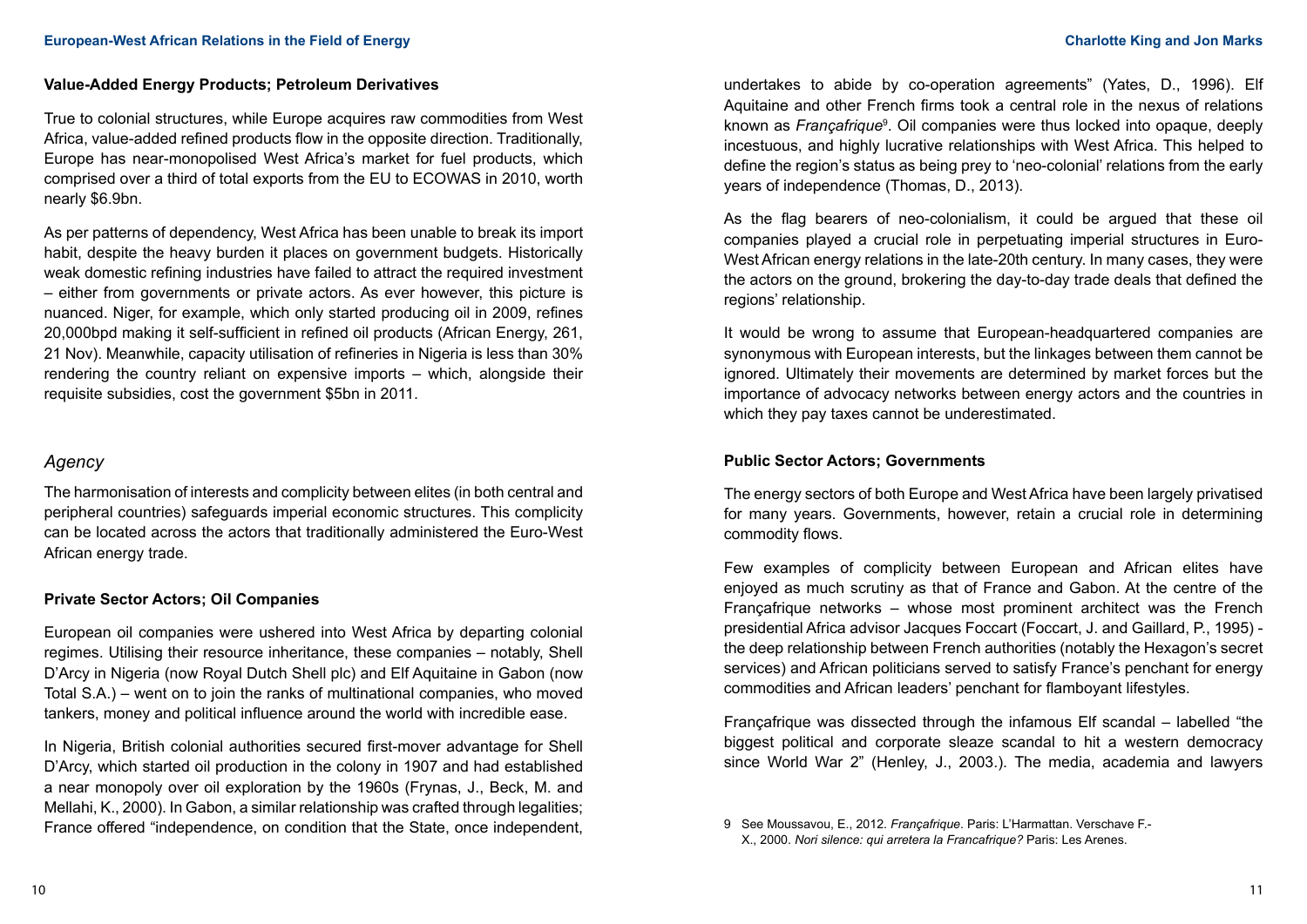aggressively lamented the Elf model of corruption; corrupt African elites benefit from the exploitation of their natural resources by oil companies who in turn serve European elites. Nevertheless, it is attributable to short term memories and clever policking that many of the relationships between governments went unchallenged for decades.

## *Bi-regional Trade: Changes Afoot?*

While these trade patterns have remained intact for over 50 years, they are far from static. Retaining the analytical framework of structures and agencies, this section identifies a commercial relationship undergoing a period of change.

### *Structure*

### **Raw Energy Commodities; Oil and Gas**

A brief perusal of headlines might suggest that the end of oil is nigh. While there may be a kernel of truth in this  $-$  oil is, after all, a finite resource  $-$  crude is going to remain a key feature of both regions' economies for the foreseeable future. Globally, demand for oil and other liquid fuels will be nearly 19m/bbd higher in 2035 than in 2012 (BP Energy Outlook).

Today's investment activity in West Africa's upstream industry offers a vote a confidence to future production levels. Sparked by Kosmos Energy's discovery on Jubilee field in Ghana in 2007, the region has seen a flurry of exploration activity<sup>10</sup>. There is some excitement in the (often highly speculative) prospects for finds in currently non-producing states. Following discoveries in 2012, US majors Chevron and ExxonMobil, 'super-indie' Anadarko and potentially smaller companies such African Petroleum Corporation will engage in Liberia's drilling programme before end-2014. In early 2014 Russia's Lukoil Overseas

announced successful appraisal wells in Ivorian waters near the Ghanaian border and Italy's Eni SpA struck oil in Ghana's offshore. More established frontiers are enjoying renewed interest: Perenco, Tullow Oil and Ophir are all playing the exploration game on Gabon's pre-salt acreage and Nigeria is due to launch its first licensing round in 2014 since 2007.

Assuming this investor activity comes to fruition, West Africa will remain a net exporter. However, the destination of these crude exports is already changing. Exports to West Africa's traditionally favourite client – the US – have slowed to a trickle as North America speeds towards energy independence. In 2012, West Africa supplied more to China, India, and Asia Pacific countries collectively, than it did to Europe and North America. However, while Asian traders may be hovering over cheap West African cargoes now, if a better option enters the market – i.e. heavy crude – the light option could prove redundant. Plus, West Africa's competitors for the Asian market boast more convenient geography and more eager investors.

West African crude should, however, continue to find a more comfortable home in Europe where light, sweet crude is the feedstock of choice. European oil demand may drop by 27% by 2035 (Ibid.), causing imports to drop by 23%, but this does not need to signal the end of the West Africa-Europe crude oil relationship. Europe will still be importing an estimated 142m t/yr of crude in 2035, and if Russia looks to China, and the Middle East remains blighted by political risk, the oil relationship between Europe and West Africa could intensify.

Unlike oil, European demand for natural gas is rising; demand is projected to increase by 17% by 2035, with imports up by 49% (Ibid.). LNG, which already comprises 20% of gas imports, will become even more important as Europe looks to diversify beyond its dependency on Russia. However, as global demand rises, so too will the number of gas-producing states. As LNG exports crowd up the market, the Euro-West Africa relationship will need to adjust.

As a result of the impacts of the US' shale gas, NLNG lost its biggest export market virtually overnight. At its peak, over half of exports were shipped across the Atlantic, supplying 8% of US gas needs. For the first time since 1999, this trade ground to a halt in 2012. However, with the global economy fitfully emerging from the 2008-09 financial crisis, and with forecasts of the global impact of the 'shale gas boom' now better understood, West Africa will continue to find buyers for its gas. Nigeria is already tapping LNG spot cargo trade, as well as

<sup>10</sup> See African Energy, 2013. Upstream Update Report. Gabon. *African Energy*, 259, 25 Jul. African Energy, 2012. Upstream Update Report. Guinea, Liberia, Sierra Leone, *African Energy,* 231, 3 May. African Energy, 2012. Upstream Update Report. Ghana, *African Energy,* 230, 3 May. African Energy, 2012. Upstream Update Report. Cote d'Ivoire, *African Energy,* 229, 19 Apr.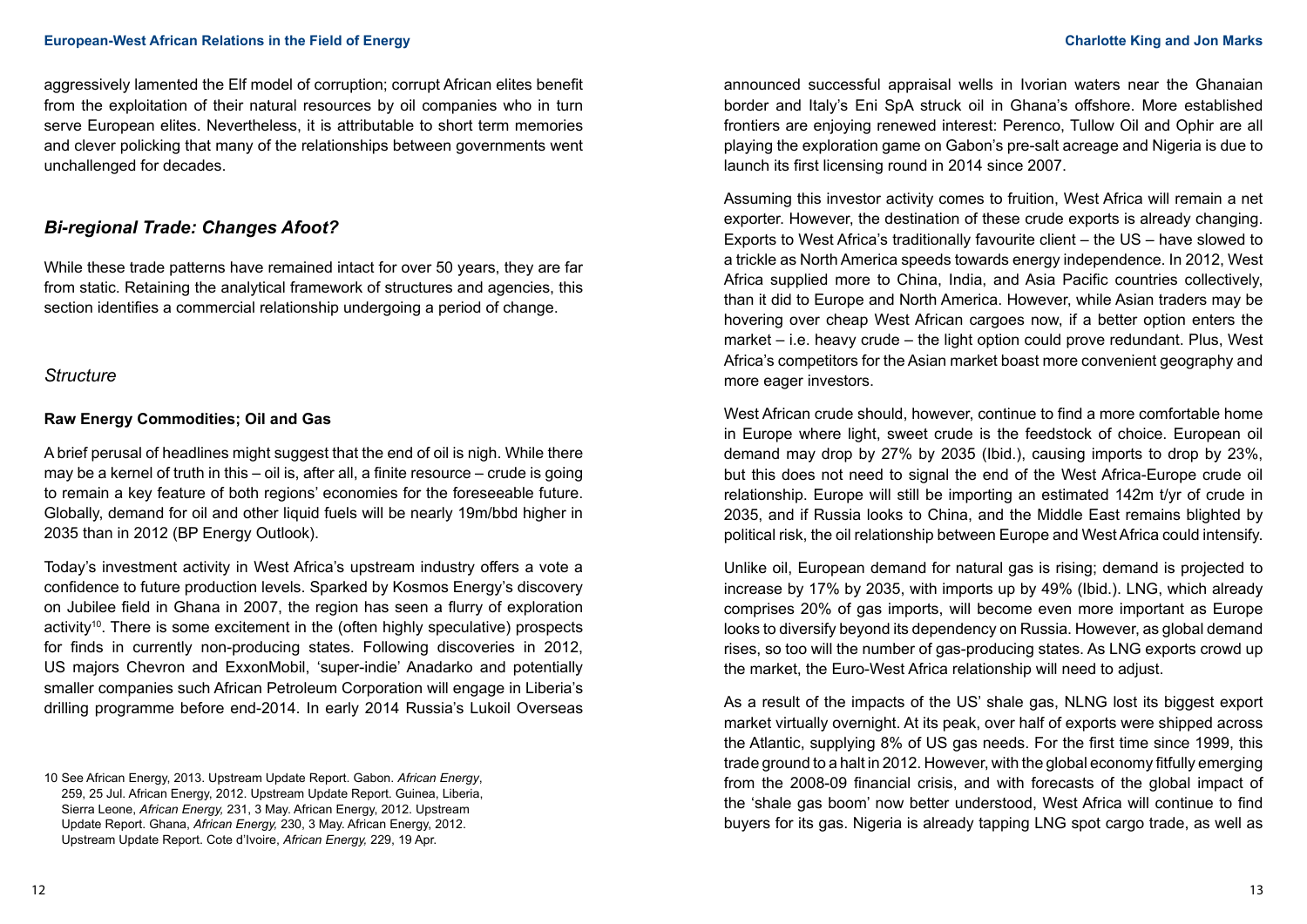supplying Japan under a long-term export agreement; Angola Liquefied Natural Gas, whose launch as a significant exporter was delayed by the collapse of its expected US export market, made its first shipment to Brazil in 2013.

Europe should also provide an appealing market as its demand for natural gas returns to pre-crisis levels – and then exceeds it, as projected by major consumers such as Italy's Enel (African Energy, 208). The continent is faced with long-term import dependency, and the uneasy strategic recognition that Russia is the source of around 25% of its supply. No wonder then that Europeans appear keen to engage with West Africa. Industry stakeholders are already pinpointing Nigeria as a solution to growing demand, especially if they can use feedgas from upstream positions. The LNG market will crowd up over the next few decades as the US and East Africa join the game, but even geography is on West Africa's side. Europe should be Africa's market to lose.

#### **Value-Added Products; Petroleum Derivatives**

While the impacts of the US shale gas revolution may have been overstated in some instances, the impacts on Europe's downstream are pronounced. With US gasoline demand declining, Gulf Coast refineries present a double threat – simultaneously re-drawing traditional trans-Atlantic arbitrage and increasing supplies to West Africa. US petroleum exports to West Africa average just 6,000bbl/d a month in 2012, but peaked at 53,000bbl/d in August 2013. Europe has a competitor.

The IEA predicts a perfect storm for European refining; vanishing demand in Europe, high crude prices, antiquated and uncompetitive plants, and rapid growth in merchant capacity elsewhere. Fifteen refineries have shut-down since 2008, combined idled capacity has reached 1.7mb/d and total capacity has dropped by 8% over the period (Halff, A., 2012). However, despite the economically driven shutdowns, Europe continues to have a structural surplus in gasoline and will need to export. The West African market has never been so vital.

Even if Europe can fend off competition from the US, there is another threat to their market share: West Africa's domestic refining industry. Political will to relieve petroleum import dependence appears strong, although, the domestic industry is starting effecting from scratch and 'political will' often does not equate

to actions. Nevertheless, there are two commercial shifts that could challenge the status quo of Euro-African petroleum trade.

Firstly, European companies have largely resisted investing in African refining because it is cheaper, easier and safer to do so at home and then export the products back. This may not always be the case. If Europe's legislative commitment to climate goals continues to wane away at industrial competitiveness, as warned by Europia executives (Beddoes, C., 2013), the lighter regulation in Africa may become more appealing. Companies are unlikely to preference patriotism over profits.

Secondly, Africa's refining industry could emerge without European investors. Dangote Industries, led by outrageously rich Aliko Dangote, signed an agreement with the Nigerian government in late-2013 to build a \$9bn petroleum facility (African Energy, 261, 13 Sep). There are not many Dangote's, and while he may enjoy a reputation for getting things done, most of his peers do not. Progress elsewhere, such as the Nigerian-US venture to build six new refineries and China State Construction Engineering Corporation's planned facilities, has been slow (African Energy, 269). Nevertheless, the potential is there.

### *Agency*

Related to these changing supply/demand patterns, the agency in bi-regional trade relations is also changing.

#### **Private Actors; Oil and Gas Companies**

Recounting Enrico Mattei's 1950s label of the then-omnipotent Anglo-Saxon oil cartel, in 2007 the Financial Times (Hoyos, C., 2007 ) identified a 'new seven sisters' comprised of NOCs from the developing world. Born of resource nationalism and motivated by rocketing domestic demand, these new actors are pursuing increasingly international strategies. West Africa has been part of their quest and European companies no long monopolise their old colonies in the way they once did.

IOCs control less than 10% of the world's hydrocarbon resource base, as reflected in their financial standings. Since 2002, the 'Big Five' IOCs' share prices rose by 113%, while the share prices of comparable NOCs rose by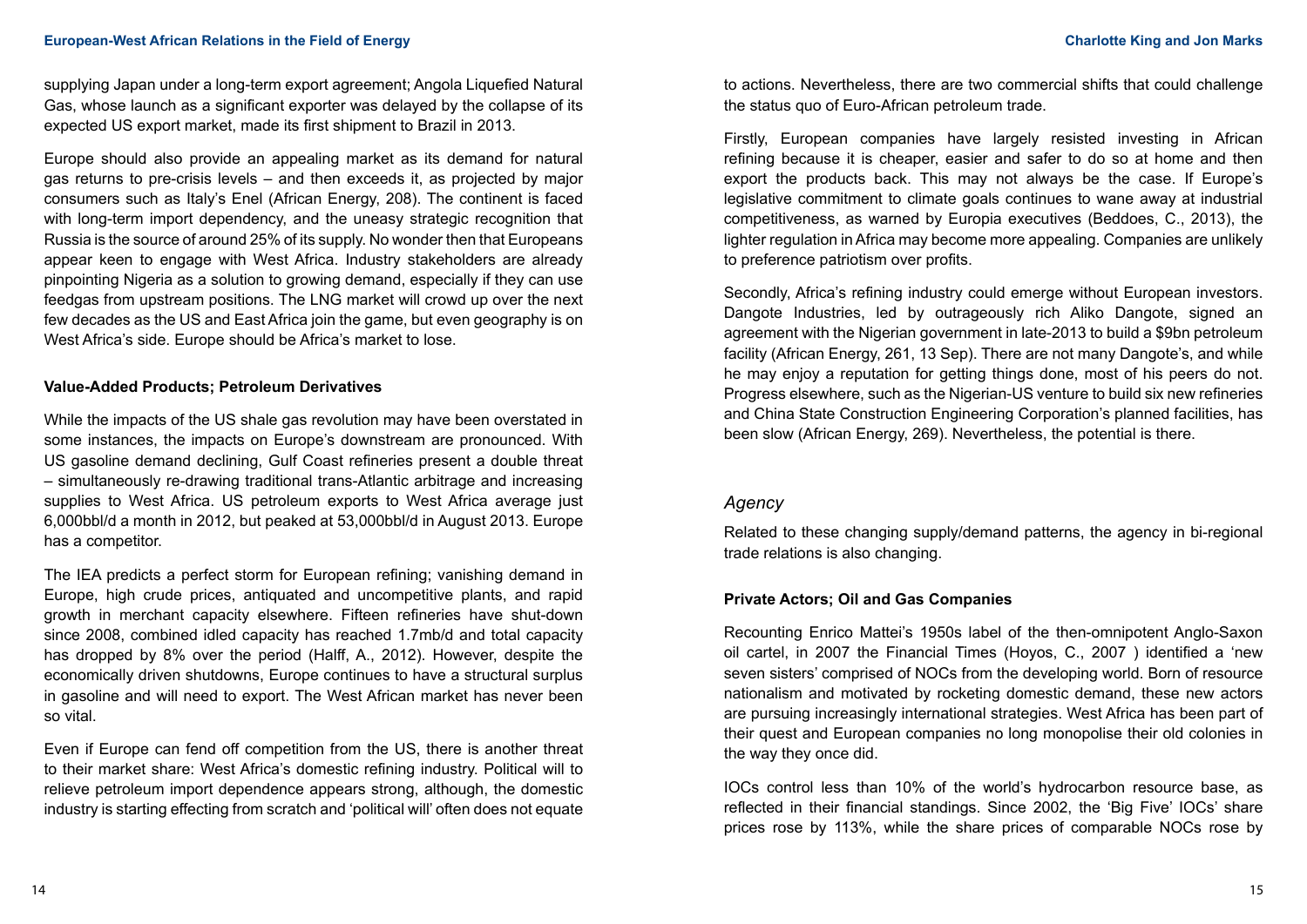531% (Jaffe, A., 2008). The IOCs achieve a higher return on capital than their counterparts thanks to their downstream interests, but in terms of production, NOCs dominate.

In West Africa, however, the rise of the NOC and retreat of the IOC is much more nuanced than this picture suggests.

Firstly, Eastern NOCs have not had universal success. While Chinese companies enjoy a comfortable (and lucrative) position in Angola, they have all but failed in Nigeria – and not through lack of trying. Motivated by his dismay at the IOCs lack of investment, then-President Obasanjo offered NOCs discounted exploration blocks in the early 2000s, with signature bonus waivers exchanged for investment in infrastructure projects. The deals echoed the oil-for-infrastructure exchanges that have come to define Angola's market. In Nigeria, however, the deals fell apart and most of the licenses were later revoked. Reportedly (Vines, A., Wong, L., Weimer, M. and Campos, I., 2009), the failure owes to China's inability to understand the political context of the time and Nigeria's inability to manage the scheme.

Secondly, IOCs are not really retreating from West Africa. The divestment of big players from onshore blocks has been much publicised, but is more accurately understood as companies realigning their portfolios in favour of offshore plays. This trend is not specific to West Africa; big IOCs have been cutting back on their exploration activity around the world in a bid to reduce capital expenditure.

IOCs are still prepared to invest significantly in West Africa. Building on their success in Ghana, UK-based Tullow Oil retain promising exploration positions in Liberia, Sierra Leone, Cote d'Ivoire and Gabon. Meanwhile, Spain's Repsol, Italy's Eni and Swiss/Dutch Vitol successfully operate alongside the Chinese, Koreans and Indians. Even the old friends still enjoy welcome homes. In Gabon, for example, Total still holds more producing blocks than any other company, in addition to investment in the rejuvenation of Anguille field and presalt exploration (African Energy, 259).

#### **Public Actors; Governments**

Shifts in the priorities of elites are also changing the commercial bi-regional relationship. The future harmonisation of interests between European and West African elites is not guaranteed.

In the context of consolidating democracies, West African governments are increasingly conscious of the need to show the benefits of hydrocarbons to the voting public. Designed with this in mind, indigenisation policies are increasingly common. The intensity of local content provisions differs across the region but their near-universal introduction signals a change in government priorities. Whether or not these policies present opportunities or obstacles within the biregional relationship is debatable, but suffice to say that the interests of elites are less in sync than they used to be.

## *The Case for Interdependence*

Evidenced across the structures of trade and the related agencies, it is evident that the commercial bi-regional relationship is changing. The old colonial pattern – in which complicit elites trade raw commodities for value-added products – is beginning to fray around the edges. Driven by changing global energy flows, Europe and West Africa are now buying and selling products in an ever-more crowded market place and the decision-making actors are re-aligning their priorities. This does not however necessarily signal the end of the relationship.

For Europe, West Africa remains a resource basin and export market. While the energy mix will change, the need for hydrocarbons will continue. Depleting domestic reserves, political risk in producing regions and tightening global supply/demand balances make West Africa an appealing energy source. As an export market, the burgeoning demand for petroleum products in West Africa – thrice the global rate (AEEP Status Report 2014, p.32) – presents an opportunity for Europe's refineries.

For West Africa, Europe is source of revenue and investment. From a commercial perspective, European energy demand presents opportunities to monetise reserves. Particularly in the natural gas market where European demand is rocketing, West Africa is poised to benefit. Plus, as West Africa's domestic energy scene develops, Europe presents a source of finance, technologies and human resources.

Despite what we believe to be a compelling case for commercial interdependence, there is a flawed perception that Europe's energy security is incompatible with West Africa's energy development. Tensions between energy and development directorates centre on concerns that as projects boost local energy consumption,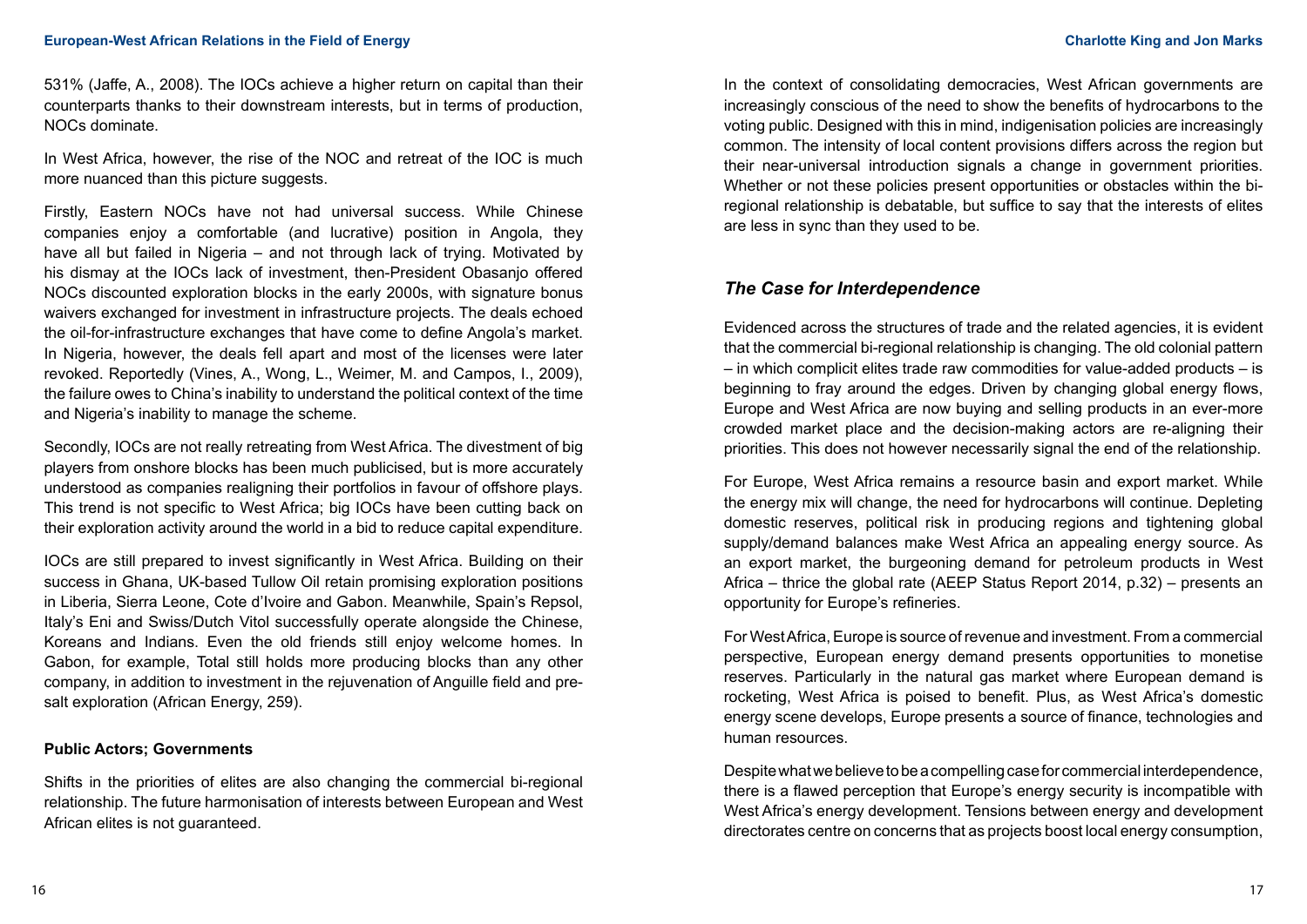less resources will be available for export. The EU Institute for Security Studies retain the idea; "As the country works to improve its governance, EU interests in buying Nigerian energy resources may therefore clash with Nigeria's domestic interests in lighting homes and powering factories" (Bossner, S. and Stang, G., 2014).

For better or worse, the idea that West African actors will close their doors to the export market in favour of domestic needs is highly unlikely. West Africa needs the revenue as much as Europe needs the resources. WAGP is an anecdotal example of how this works in practice. While the existing pipeline remains burdened by problems, there are long-mooted plans for expansion. These plans are repeatedly stalled by Nigeria, which has no incentive to push more reserves around the region when producers can sell into more lucrative markets elsewhere (African Energy, 212).

# *Energy as Strategic Goods; Politics, Governance & Energy Policy*

The previous section departed from the position that energy can be reduced to a set of commodities. This section concedes that accurate analysis of energy relations must acknowledge the strategic components of energy. More than something bought and sold, energy products reside at the centre of modern economies, denoting political, economic and discursive power.

Tracking the evolution of political relations, this section identifies two themes that direct the Europe-West African relationship in the field of energy; West Africa's energy poverty conceived in development terms, and Europe's energy security conceived in strategic terms.

## *Evolving Political Relationship*

## *Pre-Lisbon; Development Agenda*

It is a reasonably common view among Africanists that colonialism informed international relations long after liberation struggles concluded. Colonialism was itself a political strategy that serviced Europe's hunger for African resources, so

within energy politics, the colonial hangover remains particularly pronounced.

Safeguarding the politics, the legal framework<sup>11</sup> within which Europe and West Africa interact has been relatively untouched in the post-colonial period. Plus, the first EU-Africa Summit, held in Cairo in 2000, was timid in its efforts to elevate the relationship to a more strategic partnership.

As such, before the 2007 Lisbon Summit, the political approach to African energy was devised of client-donor principles and rooted in poverty reduction strategies. While the age-old trade dynamics rattled on, European politicians sought ways to help improve West Africa's energy systems. Still struggling to articulate common policies, particularly in sectors as crucial as energy, Europe retreated into politics with which it was comfortable. It was much more adept at talking about Africa's development, than it was about geopolitical energy strategy.

Driven by conceptions of energy defined in development terms, the political relationship played out through the Energy Initiative for Poverty Eradication and Sustainable Development and the Energy Facility. The subsequent EU Strategy for Africa bundled energy into infrastructure programmes. In his keynote address to the Africa-Europe Energy Forum in March 2007, then-development commissioner, Andre Theodorakis, reminded his audience that Europe's focus was on "access to energy for poor communities"12. Foreign and security policy actors (Solana, J., 2007) have since admitted that "[Europe] had not previously paid enough attention to Africa's energy potential".

Meanwhile, Washington and Beijing were growing vocal about the strategic importance of West Africa. For the US, September-11 and the Middle East's instability sparked a frenzy of activity to augment US access to African resources. Speaking to an oil investor conference in 2002, the assistant secretary of state for African affairs called on his audience to "bring the oil home"13. For China, rocketing demand merited an externally-focused energy strategy, and the 2000

- 12 Quoted in Youngs, R., 2007. *Energy Security: Europe's New Foreign Policy Challenge*, London: Routledge.
- 13 Walter Kansteiner III addressing the US oil industry, quoted in Schultz B. and Maichel P. eds. 2002. African Oil: A Priority for US National Security. Unpublished transcript. *Research Papers*. Washington: The Institute of Advanced Strategic and Political Studies.

<sup>11</sup> 1975 Lome Agreements / 2000 Cotonou Partnership Agreements.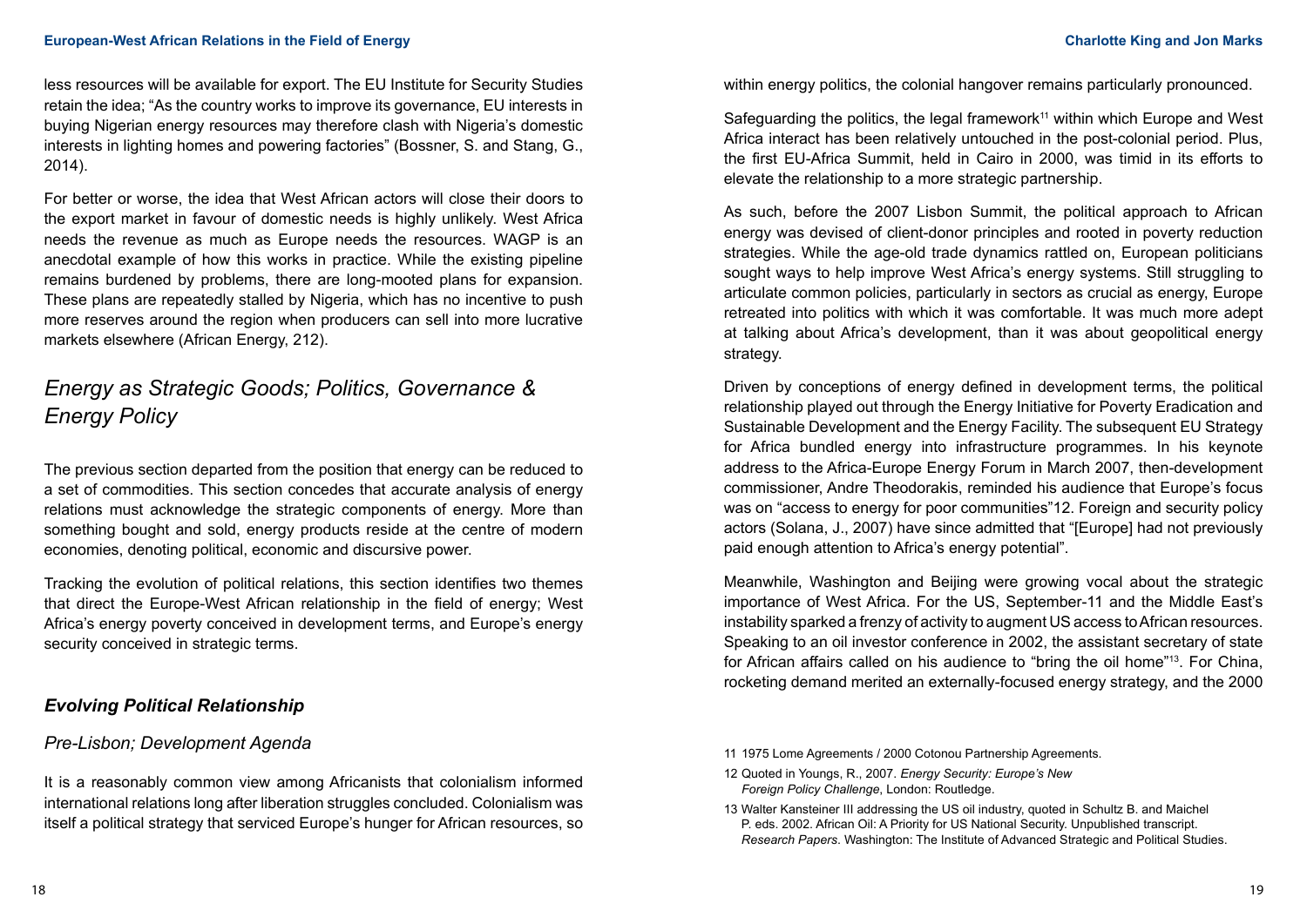China-Africa Summit drew an impressive list of African dignitaries ready to discuss investment.

### *Mid-2000s Paradigm Shift*

Around the mid-2000s, two concurrent and related factors altered the strategic interactions between Europe and West Africa.

Firstly, the growing importance of an externally-focused energy security strategy in Europe. The Russia/Ukraine and Russia/Belarus crises demonstrated Moscow's willingness to use gas as a political weapon. In doing so, the crises demonstrated Europe's vulnerability. Political instability in the MENA region was also directly impacting production and supply trends. Reflected in policy<sup>14</sup>, Europe began to acknowledge the inter-relation between energy security and geopolitical stability.

With energy issues gaining increasing column inches – often framed as Europe vs. Russia – the region came under increasing pressure. Acknowledging the growing interdependence between producer, transit and consumer states, the EC adopted more proactive dialogue with all producer regions. West Africa was no exception.

The second factor in the paradigm shift – the rise of African agency – was in part derived from recognition that the world needed its resources. More so than ever before, the African voice was taken seriously. One of the key reasons for the failure of the 2005 EU Strategy for Africa was the heavy criticism it received from African governments, who lamented the fact that the EU had not involved them in the process.

14 E.g. Communication from the Commission to the European Council. External energy relations – from principles to action. COM(2006) 590 final. European Commission, 2011. Energy 2020. A Strategy for Competitive, Sustainable and Secure Energy. Luxembourg: European Union. Communication from the Commission to the European Parliament, the Council, the European Economic and Social Committee and the Committee of Regions. Energy Roadmap 2050. COM(2011) 885/2. Notably, most policy analyses still find Europe's external energy policy lacking.

To quote from the Commission, "Africa is now [2007] at the heart of international politics, but what is genuinely new is that Africa – and the African Union in particular – is emerging, not as a development issue, but as a political actor in its own right" (COM (2007) 357 final). The AU was becoming a reasonably strong institutional interlocutor at continental level and beyond energy matters, African cooperation was vital to worsening security issues of terrorism, piracy and drug trafficking.

The backdrop to these paradigm shifts was a slow, thematic change in North-South relations. The World Trade Organisation Doha Round gave rise to explicit linkages between free trade agendas and poverty reduction. The EC was a particularly vocal advocate of Aid for Trade initiatives, calling on Europe to "look beyond the frontiers of development cooperation, and consider the challenge of how non-aid policies can assist developing countries" (COM(2005) 134 final).

These dynamics contributed to why African development conversations moved closer to energy security conversations, as embodied by agreements at the Lisbon Summit of 2007.

## *Lisbon Summit; A New Partnership*

Following Cairo, the second EU-Africa Summit was more vocal in attempting an explicit political relationship in the field of energy. It wanted to "be remembered as a moment of recognition, of maturity and transformation in continent-tocontinent dialogue" (16343/07 (Presse 290)). Ironically, politics delayed the Summit. A cynic might argue that Europe's ability to finally silence these political debates was motivated by failure to agree a new energy arrangement with Russia in late 2006.

Nevertheless, Lisbon's Joint Africa-EU Strategy (JAES) departs from the old bi-regional relationship by attempting a partnership between equals. For observers, it was a "watershed moment" (Mangala, J., 2012) in making the first big step away from client-donor relations. As per African governments' demands15, the content of the agreement moved beyond abstract initiatives

15 Described in Youngs, R., 2009. What role for Sub-Saharan Africa in the EU's energy policies. *EDC2020 Working Paper.* Bonn: EADI.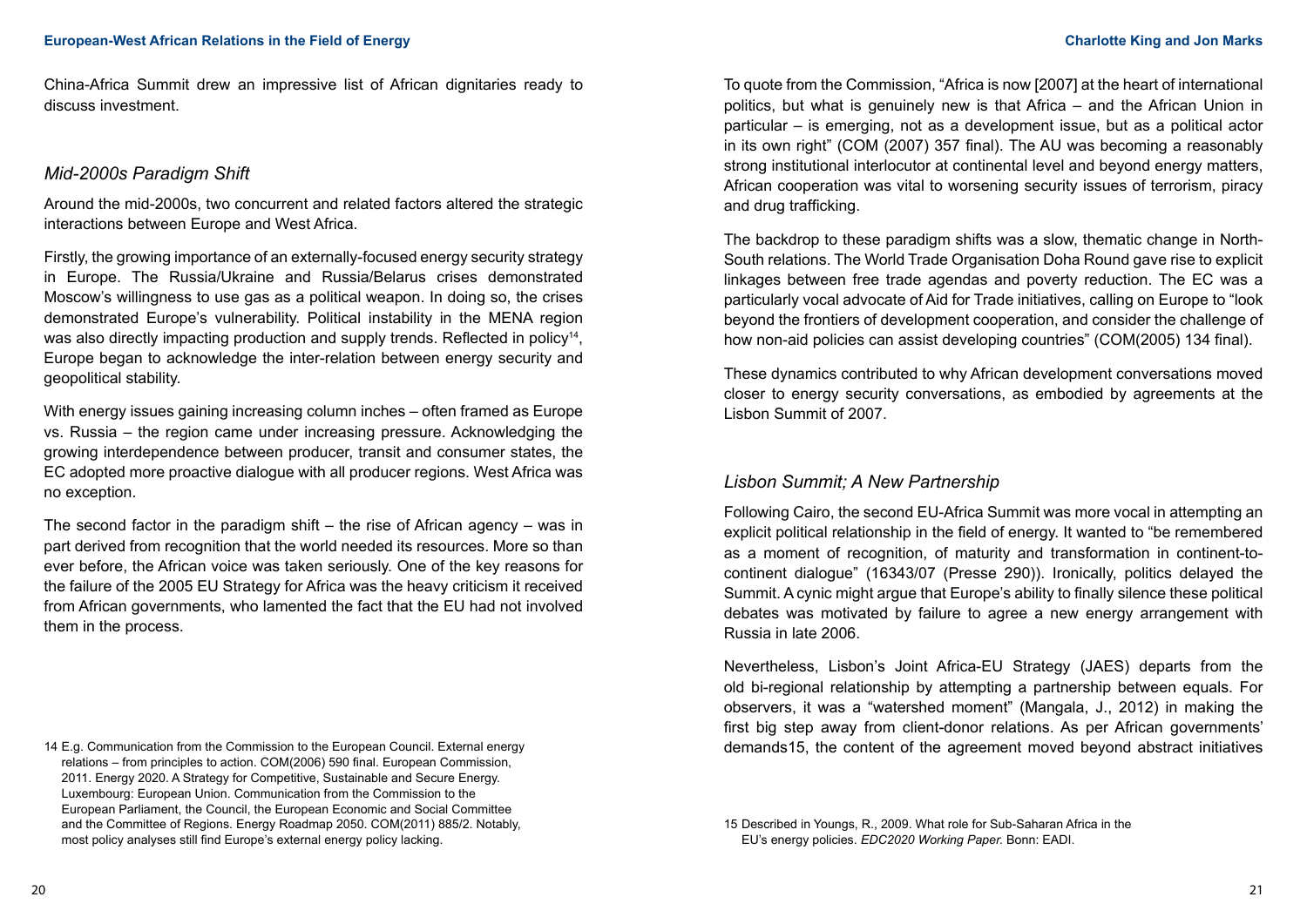to include substantive issues. Designed to produce measureable actions and encourage greater political dialogue, eight thematic partnerships were formed. Unlike in Cairo, energy was deemed an issue in its own right and the Africa-EU Energy Partnership (AEEP) was born.

The AEEP reiterated some familiar commitments – relating to infrastructure links, climate change, and knowledge transfers – derived of the familiar development framework. The AEEP did however infuse these commitments with new targets – relating to bi-regional gas trade and cross-border transmissions – that relate directly to the politicised issue of Europe's own energy security. Speaking after the Summit, the EC's then-development commissioner said the AEEP deal represented a significantly upgraded strategic commitment because "Africa is a safer producer than most other regions" (European Policy Centre, 2009).

The AEEP has been relatively successful in creating a framework within which Europe and Africa can address energy issues. Political tensions and diverging interests still stall decision making but they are less paralysing than in other JAES task groups. Plus, a degree of tension is encouraging. Observers<sup>16</sup> have warned against the gradual dilution of the JAES framework's political substance as directives retreat into technocracy. There seems to be a greater appetite within the energy partnership to hold the hard political conversations.

## *Development & Security; A Dual Agenda?*

These two dynamics – the older theme of West African energy poverty conceived in development terms, and the newer theme of European energy security conceived in geopolitical terms – continue to inform today's strategic relationship. European policy-makers<sup>17</sup> endorse the value of this approach. However, examining the institutional and financial dynamics through which the relationship plays out reveals that the two themes are not always equal and harmonious.

## *West African Energy Poverty; Development Dimension*

Motivated by West African energy systems' dire need for improvement, development remains high on the political agenda. While they may have been bundled into a new framework, many of the institutional tools with which Europeans seek to help West Africa's energy scene were unchanged by the paradigm shifts of the mid-2000s.

Data compiled by the Infrastructure Consortium for Africa says Europe spent \$1.95bn on African energy in 2012 (AEEP Status Report 2014, p.58-62). The general trend across the past five years shows European commitments rising by an average of 9%/year, with an overwhelming majority - 95% - financing hard infrastructure.

The European Investment Bank (EIB) is a particularly big spender. It has supported West Africa with loans and equity investments worth over €1.4bn in past decade, with 6% of this falling in the energy sector. Within the EIB's current portfolio of equity funds, West Africa features more than any other region within the African, Caribbean and Pacific region.

There is no precise rationale for assessing how the EIB allocates its funds, but the project tables compiled by African Energy demonstrate a penchant for large infrastructure projects. Many European actors see the Programme for Infrastructure Development (PIDA) – which is renowned for its big (unworkable) projects – as an important element in the evolving institutional architecture, as it is a predominantly Africa-led initiative. In 2012 alone, PIDA energy projects received some of the biggest disbursements from European donors, including the EIB which put almost \$100m towards WAGP.

This tradition may however be changing. The European Parliament have proven themselves hostile to some large projects (African Energy, 272, 28 Feb). While their resolutions are not legally binding, they send a political signal that cannot be ignored. Exogenous changes are also forcing the EIB to change tact. The former EIB president<sup>18</sup> said Chinese banks snatch projects from underneath their noses, offering to undercut EIB conditions on labour standards and the environment.

<sup>16</sup> E.g. Europe-Africa Policy Research Network, 2010. *Beyond development aid EU-Africa Political Dialogue on Global Issues of Common Concern*. Portugal: EARN.

<sup>17</sup> E.g. Piebalgs, A. Speech at the External Energy Policy Conference. Energy and Development. SPEECH/06/724 (Nov. 21, 2006).

<sup>18</sup> Quoted in: Parker, George, 2006. EIB accuses China of unscrupulous loans. *Financial Times*, 28 Nov.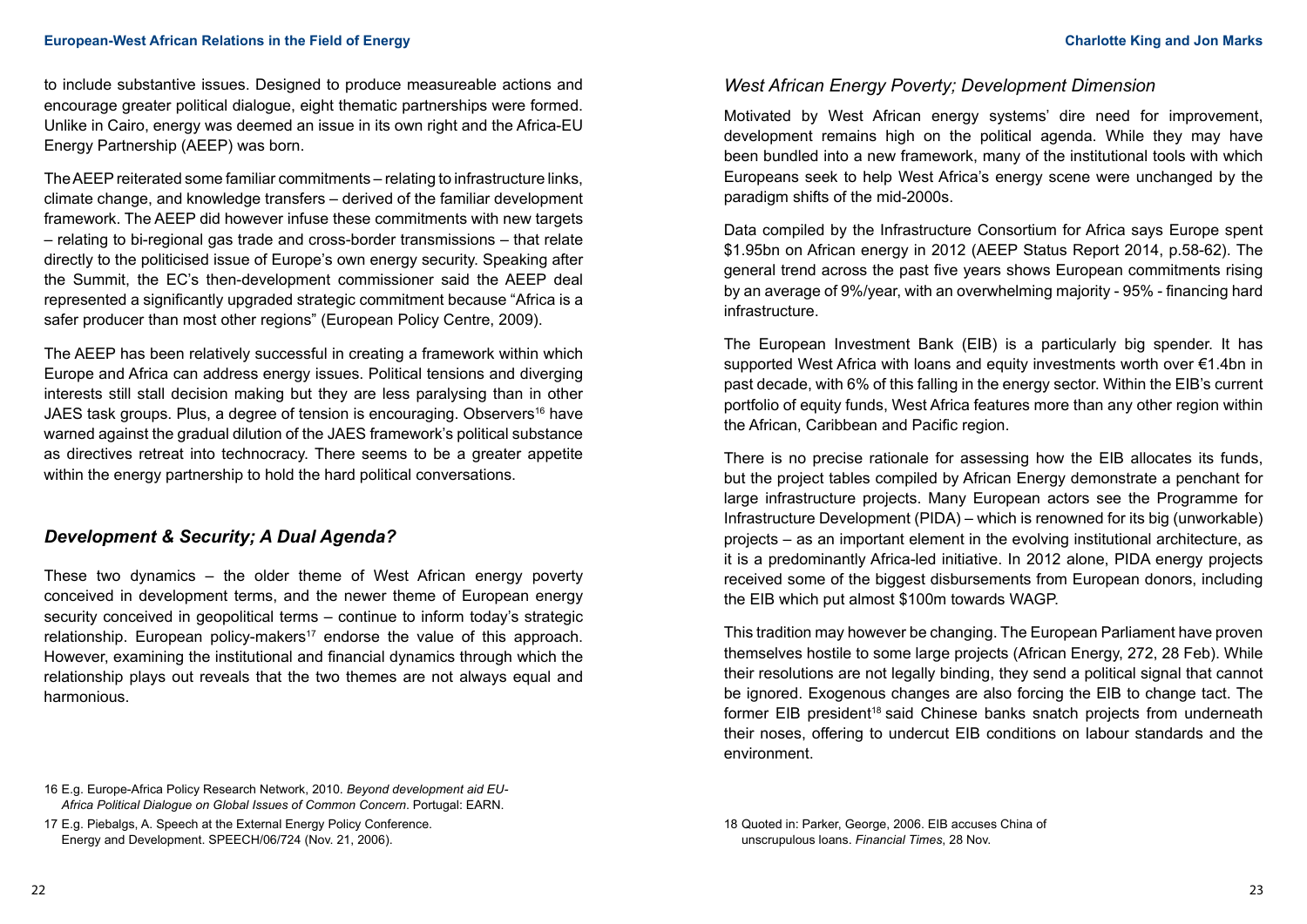Attributable to both conditionality and bureaucracy, multilateral lenders like the EIB move very slowly. Meanwhile, China can mobilise funds with great speed. One such example (African Energy, 64; African Energy, 108; African Energy, 123), the Bui Dam in Ghana, was discussed for over 40-years. The World Bank and the EIB declined to fund the project. However, once President Kufuor turned to Sinohydro and President Hu Jintao at the 2006 China-Africa Summit, the project assumed a new pace. The Chinese lent \$562m, in an agreement that included commitment from Ghana's Cocobod to supply cocoa to China.

In addition to the EIB, the EU-Africa Infrastructure Trust Fund is another big spender worth noting, particularly since almost half of its €385m investment since late 2007 has been directed to the energy sector. National development aid agencies are also still highly active, often pursuing different strategies.

## *European Energy Security; Political Dimension*

As discussed, Europe's energy security has entered the frame more explicitly than ever before. Diversification is conceived as the antidote to dependency, in terms of country of supply, transport route, and energy source. West Africa – its weighty reserves, uninterrupted route, and LNG option – tick a lot of boxes.

Speaking in late 2007, the European Neighbourhood Policy Commissioner explained that "when the EU thinks of energy security it looks not only East but also South… We are determined to expand our network of energy partners by building bilateral partnerships and regional initiatives" (Ferrero-Waldner, 2007).

As a target of Europe's diversification agenda, West Africa's stability of supply gained political importance. Developing favourable investment conditions, strong market frameworks and effective fiscal management is important for EU energy interests, as security of stability is intimately related to good governance. The European Development Fund contributes heavily to initiatives that support this 'soft infrastructure' but this funding does not align directly with energy – despite flowing into almost every producer state in Africa.

Institutionally, within European corridors there is little interaction between West African governance issues and European energy security issues. In late 2007, for example, the Extractive Industries Transparency Initiative (EITI) was transferred

out of EU-Africa energy plans and into the analogous governance plan. The governance unit has no meaningful input into energy policy deliberations.

Outside of its institutions, Europe has historically been weak in infusing political reform with energy. Nigeria's 2007 election, for example, warranted one of the most damning election rebukes ever offered by EU observers (The Economist, 2007). European diplomats were however unanimous in their decision to avoid punitive measures, citing energy supply concerns as the primary reason. Nigerian protestors talked of emulating Ukraine's Orange Revolution, but that they did not receive the same support from Europe as activists in Kiev in 2004. Instead, European diplomats told the opposition to be "responsible" (Africa Confidential, 2007).

Internationally, Europe was heavily criticised for returning to a 'business as normal' relationship with Nigeria immediately after the election. In response (and demonstrating the competing dynamics of geopolitical strategy and development priorities), Nigeria was the only state to receive explicitly energyfocused aid. With tensions growing, diplomats launched a new high-level EU-Nigeria political dialogue in March 2009. It has seen few tangible advances. There is some suggestion that Europe has been uncritical because illegally bunkered oil finds its way to European shores (Shaxson, N., 2007).

## *The Case for Interdependence*

The nexus between security and development is ill-defined and taken to mean different things by different actors<sup>19</sup>. Side-stepping this debate however, there is a case for further integration between the two objectives within the field of energy.

Security-plus-development is good for Europe. Better governance within West Africa's energy sectors is the only thing that will curb oil theft, corruption and conflict, which challenge Europe's security of supply. Plus, Europe's development efforts boost its on-the-ground presence, winning battles both in terms of

<sup>19</sup> See Chatham House, 2013 (3 June). Navigating the Nexus: The Interplay of EU Security and Development Policies in Africa. *Africa Summary*, London: Chatham House.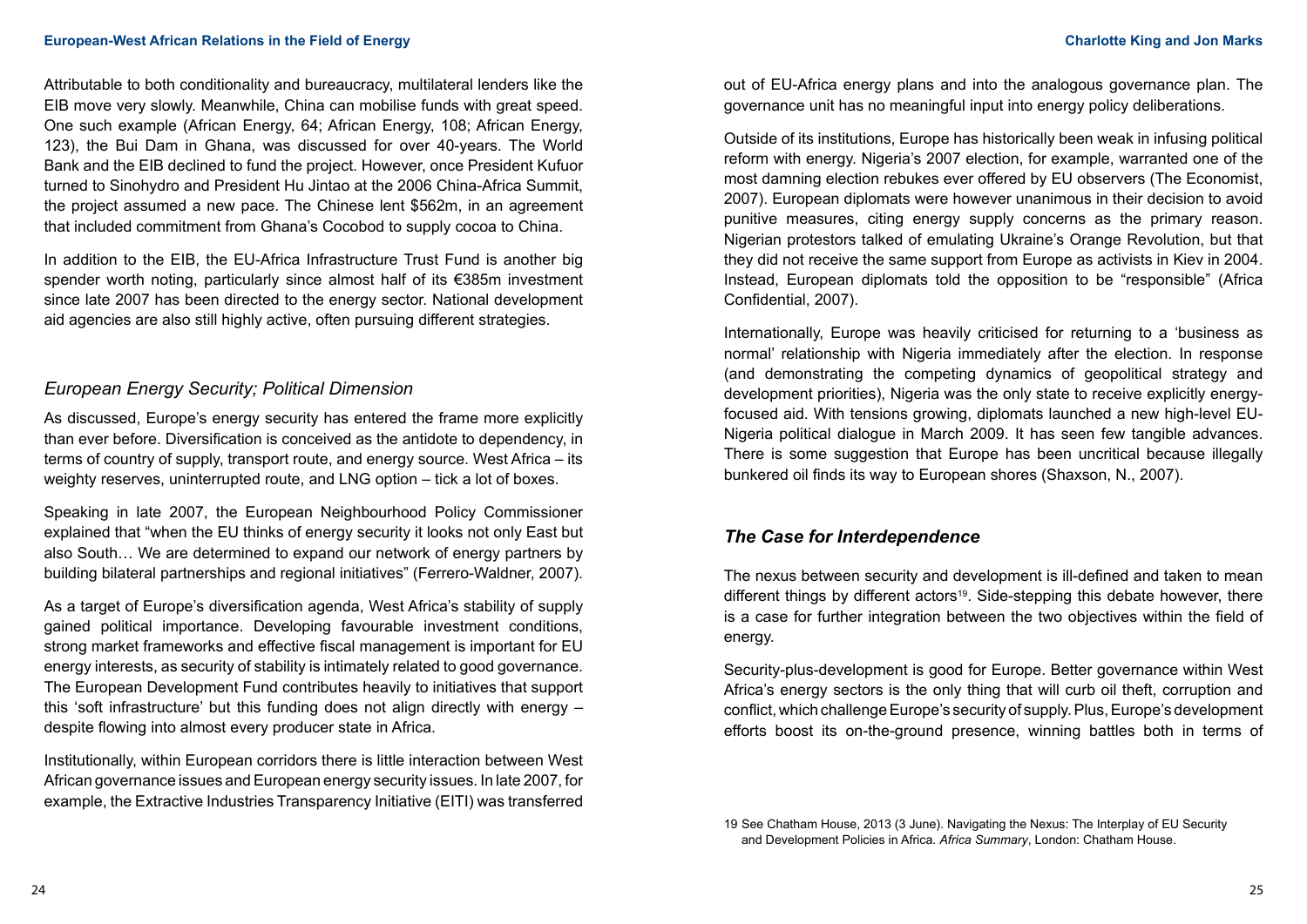high-level access and public perception, which cannot be underestimated in importance.

Retaining a development perspective is Europe's competitive advantage. China may be able to mobilise huge amount of funds with great ease, but Europe's development agencies are better equipped to build industries that are profitable, transparent and broad-based.

Encouraging transparent regimes could also be a survival strategy for Europe. China wins deals in Africa because it is not afraid to pour its financial weight into flashy infrastructure. European companies often struggle to compete on these terms; they turn to banks rather than cash reserves, and strict environmental / labour regulations increase costs. However, if (when) West Africa commits to independent competitive bidding processes and international environmental / labour standards, Europe will find itself competing on a more level playing field. Politically, Europe would be wise to encourage this commitment.

Likewise, development-plus-security is good for West Africa. Energy security is not stalled by access to resources. It is however stalled by lack of technology, knowledge and experience to utilise these resources. The fact remains that West Africa's energy systems place an enormous burden on economic development and energy maturity is a vital part of poverty reduction. Engaging with Europe of commercial and political terms holds great potential for addressing this burden.

# *Obstacles to Sustainable Europe-West Africa Energy Relations*

## *The Commercial Relationship*

It is within the upstream industries of West Africa that European companies have the oldest footprint, and these relations retain the capacity to engender strong emotions and trigger political controversy. This was the case following the publication in late 2009 of (Wiki) leaked US diplomatic cable documents, in which Shell's executive vice president for Africa, Ann Pickard, claimed that the Nigerian government "had forgotten that Shell had seconded people to all

relevant ministries and that Shell consequently had access to everything that was being done" (Leaked US cable, 2008).

Global standards are eroding these secret relations, with the more active implementation of the US Foreign Corrupt Practises Act (FCPA), the passing of new national legislation such as the UK Bribery Act 2010 and of supranational standards such as EITI. Public calls for transparency and good governance in the sector, supported by the actions of an ever widening network of advocacy groups (such as Global Witness, whose most striking campaigns concern West/ Central African resource industries<sup>20</sup>) have given significant impetus to efforts to overhaul Euro-West African relations, to make cross-border relations more virtuous than venal.

IOCs exploring West Africa's waters have made commitments to transparency, community relations and good governance with much greater enthusiasm than in the past; indeed, it could be argued that Shell's response to its coruscating experience in the Niger Delta has helped to reshape IOCs' relationship with host governments and communities worldwide (even if in Nigeria itself the supermajor's relations remain problematic)<sup>21</sup>. For many IOCs, the suggestion of wavering commitment to global standards presents an obstacle to their ability to raise finance and operate in-country.

While the industry has generally moved in a more virtuous direction during the past decade, European companies' commitment is not always reciprocated by their African business partners – whose own power has been and remains, in many cases, dependent on the rents generated by their control of oil and other resources revenues. This presents another obstacle to business. With tougher anti-bribery legislation in place in Europe, local partners, subject to much weaker regulation, are a key vulnerability (African Energy, 234). Anti-bribery laws are such that companies can be found guilty for their partners' actions merely through failure to act on suspicious actions or circumstances.

<sup>20</sup> E.g. Global Witness, 2012. *Rigged: The scramble for Africa's oil, gas and minerals.* London: Global Witness. Global Witness, 2014. Proposed EU law will not keep conflict resources out of Europe. Campaigners warn. *Presse Release* (Mar. 5, 2014).

<sup>21</sup> See Ite, U., 2007. Changing times and strategies. Ite, U., 2007. Changing times and strategies. *Sustainable Development*, 15(1), pp.1-14. Idemudia, U., 2010. Corporate Social Responsibility. *Canadian Journal of Development Studies*, 30(1), pp.131-153.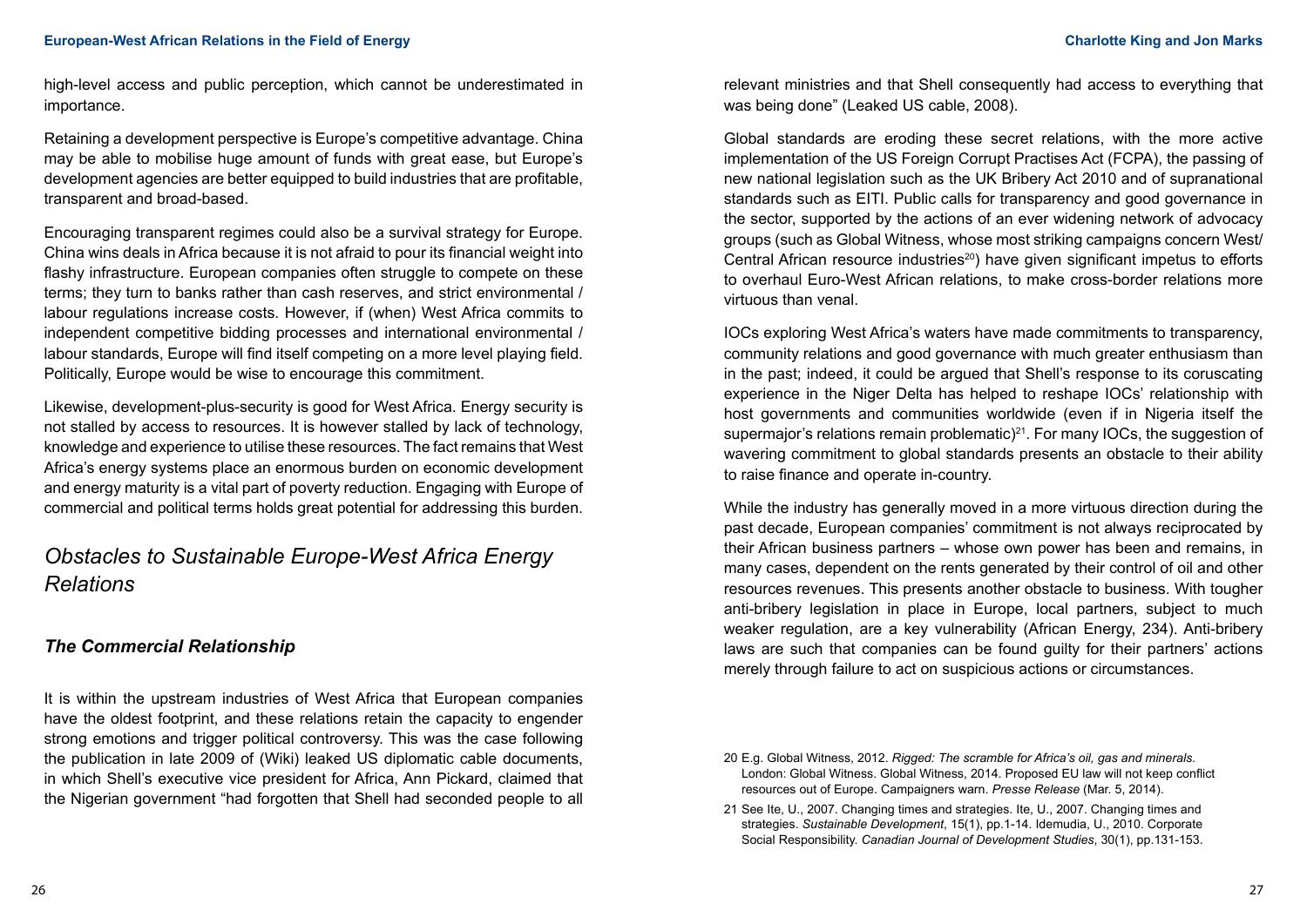Doing business in much of West Africa remains prey to 'facilitation payments' and other incentives that are now defined in Europe as bribery; so if partners wants to keep European companies' investment, they will have to clean up their act. Or, at the very least, local partners will have to learn how to navigate business environments without putting their international partners at risk.

There has been progress, reflected in the fact that a majority of West Africa states are now EITI compliant<sup>22</sup>. However, in practice, efforts have been mixed. Nigeria makes sporadic commitments to transparency, but still lacks a consistent approach. In Guinea – which under President Alpha Condé, has become something of a laboratory for reform driven by resources industry transparency campaigners – a number of corruption cases are passing through the US courts, forcing Tullow Oil to declare force majeure after the operations of its partners, who opened up the acreage, came under investigation (African Energy, 272, 13 Mar). In line with President Ali Bongo Ondimba's public commitments, Gabon is investing more heavily in transparency rhetoric than in times past, when Bongo's father was the doyen of Françafrique relations. However, important governance relations remain; the relatively new Gabon Oil Company one recent cause for concern for corruption-watchers (African Energy, 245).

## *Trade Dynamics*

Trade relations offer a heady mix of opportunities and obstacles. West Africa's rising domestic consumption could present opportunities for European companies operating in the downstream sector. While big players like Shell and Chevron have been divesting their retail interests in West Africa (in recognition of the fact that retail, along with other downstream operations, are no longer profitable forms of business for bulge-bracket multinationals), smaller, more nimble companies have been ready to snap up such assets.

Renewable power generation is a sub-sector full of opportunities for both regions. West Africa is increasingly attuned to renewable resources but lacks technological experience. European companies have played a leading role in engaging with this industry. The 32MW Cabéolica wind farm in Cabo Verde,

whose shareholders include the Finnish Fund for Industrial Cooperation and UK-based InfraCo, has benefitted from EIB financing. The EC and EIB facilities have also contributed to financing solar projects in Burkina Faso.

The outlook for the LNG market looks less certain, as does the future of pipeline projects that might bring West African gas to Europe, notably the planned Trans-Saharan pipeline from Nigeria, which has been slated to run via Niger and Algeria before crossing the Mediterranean (African Energy, 76). There is rising awareness that as US LNG enters the export market, it will erode the hold of long-term LNG contract price formulae indexed to the crude oil. Up and coming LNG producers with greenfield liquefaction projects rely on oil-linked pricing to achieve internal rates or return and investor confidence to commit long-term financing.

The increased supply from diverse producers will be complemented by growing demand with buyers of different needs, as well as uncontracted, surplus capacity across the LNG value chain. Deloitte has predicted that this will contribute to a transition towards a pricing spectrum where oil indexation is just one of several mechanisms used (Deloitte, 2013) This trend will serve to drive a more competitive marketplace in which Europe and West Africa will interact. As well as competing on price, actors will begin to compete on the security of supply, contract flexibility and upstream equity stakes.

## *The Political Relationship*

Much progress has been made in recent years to create an environment in which governments, investors and consumers can do business successfully. Legally, West African industries are getting better at reflecting international expectation in their upstream industries. However, problems remain, including the slow passage through which legislation is promulgated. Ghana did not get round to passing its much anticipated petroleum law until two years after the start of production. Setting the regional standard for politically-motivated procrastination, Nigeria's Petroleum Industry Bill has been pending for five years, with few signs of imminent progress.

Legislative reform in the power sector is also slow, but improving. All states in West Africa now promise liberal, largely privatised electricity supply industries. Their interpretation of 'private' differs, as does the pace to which they are pursing

<sup>22</sup> See Ocheje, P., 2011. EITI: Voluntary codes of conduct, poverty and accountability. *Journal of Sustainable Development in Africa*, 8(3), pp.222-239.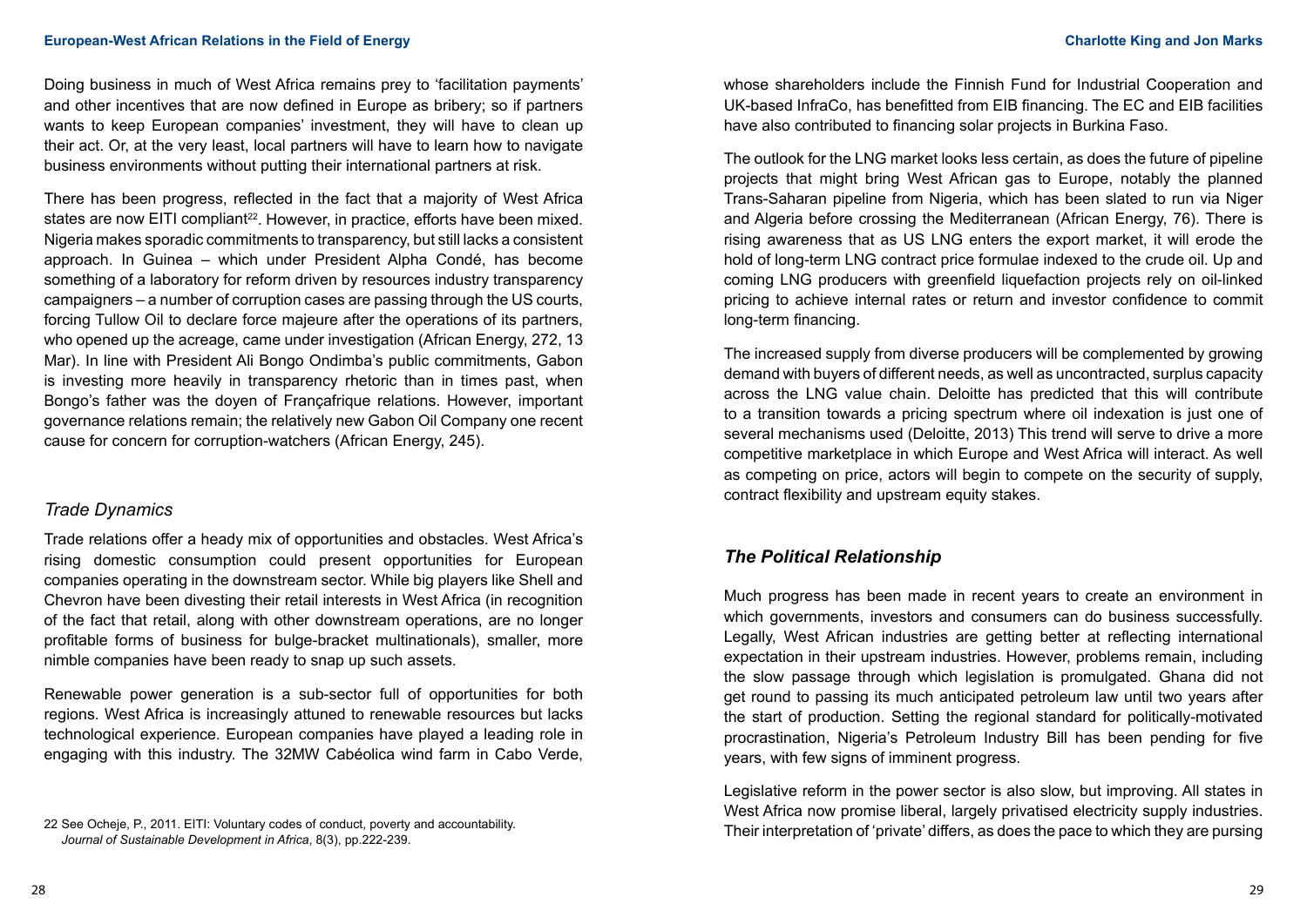the goal. Ghana's power sector remains ahead of its peers in this regard. Liberia and Sierra Leone seem to be building an enabling environment in which they can play catch-up. In Nigeria, decade-long talk of privatisation saw major progress in 2013, whose substance will become apparent as purchasers of generation and distribution assets make good on their investment commitments in 2014-17 (African Energy, 251).

## *Local Content: Too Much Too Soon?*

While the motivation to keep industries indigenous may well be virtuous, there is a danger that African policy-makers are unrealistic. Constraints in local industries and labour pools must be accommodated. Inconsistencies lead to a gap between the law and its implementation, or indeed, as in some Nigerian examples, add to the industry's poor reputation for governance, as local 'big men' front international interests to satisfy local content stipulations. Able to circumvent formal standards that should regulate their corporate behaviour, 'big men' companies are likely to mismanage their operations (or worse) and exploit their workers to a degree international companies (and especially EU-based concerns) are now unlikely to do.

The consistent application of laws is desirable, but is still too often more common in the discourse of politicians than in the practise of business. Weeks before passing the local content law, Ghana's cabinet was approving deals that did not apply. However, in other instances, Ghanaian politicians have proven themselves so committed to local content that they are prepared to rescind licences (African Energy, 261, 3 Sep). The Gabonese experience of local content shows how political this issue can be – involving powerful trade unions, ministerial politicking and significant vested interest, which have all blighted the passage and implementation of local content laws (African Energy, 250).

## *Shifting Balance of Power*

Public agencies, as well as corporate players, are changing the way they interact. Africa is slowly emerging as a distinct player in international diplomacy,

rendering the balance of power between Europe and West Africa less clear-cut than it once was $^{23}$ .

The emergence of new producers means that West Africa is not the only sub-Saharan option for natural gas consumers. UK-based BG Group and Norway's Statoil are leading plans to build an export LNG industry in Tanzania, while Eni's offshore acreage in Mozambique is believed to contain a global-scale gas field, that will supply its domestic market, LNG markets to the east and possibly other parts of southern Africa. If the operating environment on Africa's east coast proves preferable to that of the Nigeria and other west coast producers, this could have an impact on Euro-West African relations (although the west coast is geographically better for Europe).

Europe will remain an important – arguably the critical – player in shaping West Africa's energy industry and trading relations. Even though regional integration, especially in the electricity sector, will over time create a more 'African' industry, European technology, know-how and finance will most likely play a critical role in defining regional energy industries for decades to come.

Arguably, the most significant obstacle facing Euro-West African relations is the failure to reinvent the relationship to account for changing dynamics. The shape of the institutional relationship could become clearer following the Fourth EU-Africa Summit, which was scheduled to take place in Brussels on 2-3 April 2014. The summit had been widely expected to outline a new 'architecture' in which to articulate and stimulate bi-regional policy during the next seven years. However, based on the author's observations of preparatory talks during 2013 and early 2014, the policy that would emerge from the Brussels event was hardly likely to have far-reaching consequences for the majority of economies – even if it did confirm that European institutions were planning to provide substantially more funding for their southern neighbours $24$ . Having analysed initial documents, critics complained that energy was hardly discussed at all in the build up to the fourth summit, despite its importance to the bi-regional relationship. Indeed, although it is widely acknowledged that the AEEP was the

<sup>23</sup> See Chatham House, 2001 (2 December). Emerging Agents of Change? African and International Negotiations. *Meeting Summary,* London: Chatham House.

<sup>24</sup> Authors observations based on AEEP and other meetings in Brussels during Sept, Oct and Nov 2013, and in Addis Ababa in Feb 2014.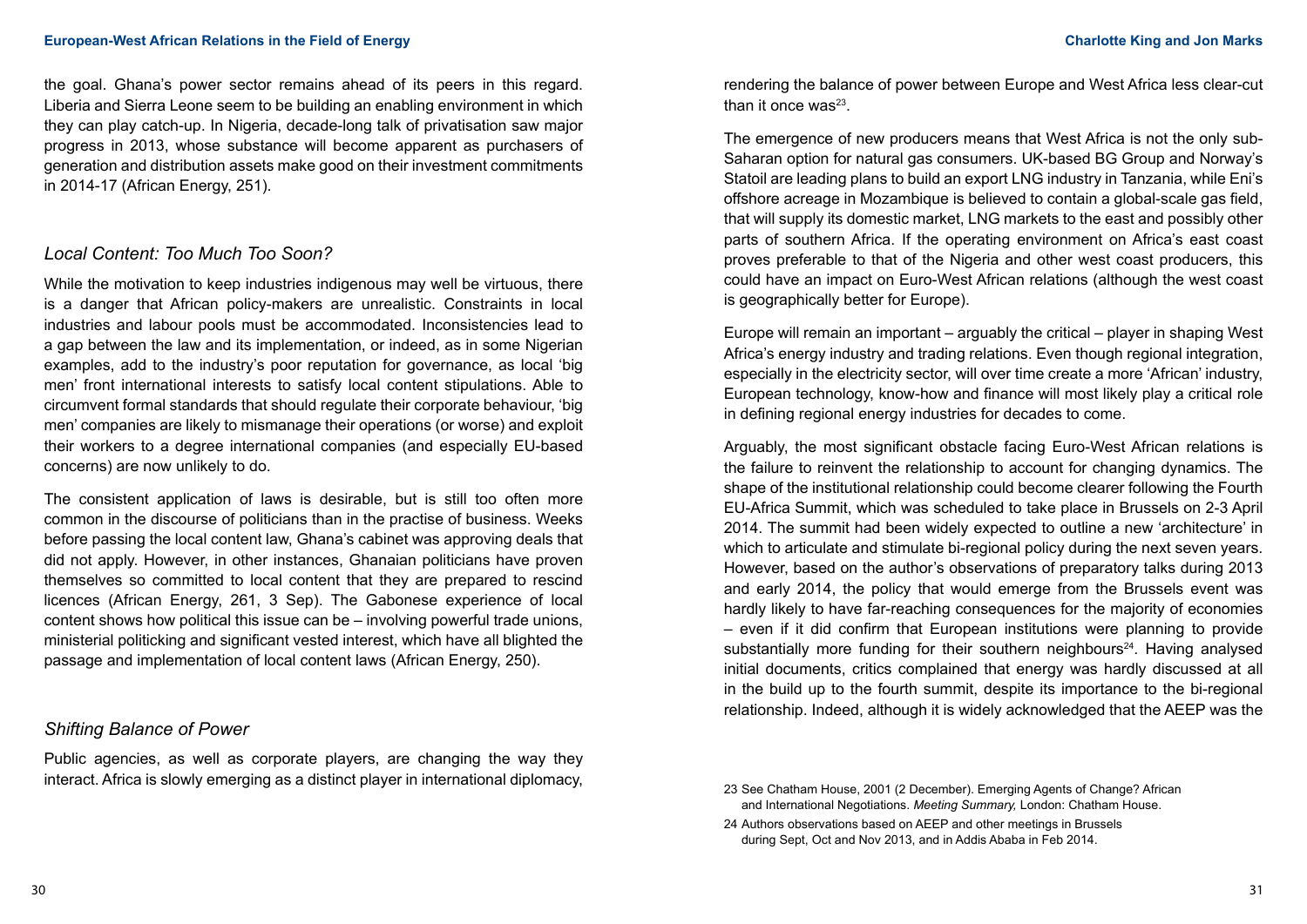best functioning (arguably among the only functioning) of the eight Africa-EU partnerships established at the Lisbon summit, its future was far from clear – despite having held a by all accounts successful Second High-Level Meeting (HLM) on 11-13 February 2014, in Addis Ababa, Ethiopia, on the theme *Taking the Next Step: Africa and the EU are tackling energy challenges together25*.

Commercially, the global trade dynamics are changing and to capitalise on this, Europe and West Africa need to emerge from the old colonial routine. A flavour of African thinking on this was given in March 2013 by South African President Jacob Zuma (Russel, A., 2013), who said that Western businesses had a "psychological problem". Zuma told them: "you have got to change the way you do business in Africa if you want to regain African. If you want to treat Africa as a former colony… then people will go to new partners who are going to treat them different". While Zuma's interpretation is harsh, it represents a sentiment that is not entirely uncommon – especially following the upturn in Chinese business with the continent.

A new generation of decision-makers are emerging in the more go-ahead polities at least; they comprise internationally-aware, often highly able young Africans who do not suffer a 'colonial inferiority complex'. Similarly, young Europeans, realistic about their place in the world order, have little connection to empire. The friction between the old guard and the new guard in Gabon, and their very different relations with France, is a case in point. President Ali Bongo of Gabon has bartered with French interests in a way inconceivable in his father's era, who was president for over 40 years (African Energy, 245). Among his interlocuters, former Nicholas Sarkozy adopted a self-confident and direct tone, as befitted the first French president not to be brought up during the colonial era; his successor François Hollande is seen to have embodied some of the more traditional values – analysts say he has shown a 'subtler ear' for the tone of African diplomacy (Melly, P. and Darracq, V., 2013), while also projecting traditional military power to cope with challenges in former French colonies.

These new relationships are reflected in a gradual change in the business landscape, with corporate players behaving on a more 'commercial' basis – rather than with one eye to the political ramifications (with decision-making carried out by executives who often doubled as political apparatchiks). But politics and business will continue to mix as an element in the bi-regional relationship, both from a security perspective and in the ways of doing business as understood by leaders.

Further, the perception of Africa as a continent in need of help will remain a defining feature of the bi-regional relationship. No donor provides as much support for 'development' in energy and other sectors as the EU, and expected increases in the energy development budget of the Commission, EIB and other donor institutions will maintain this dominance. Even though China has emerged as a major source of funding, which is expected to grow further, and the US has suggested substantial new funds could flow through President Obama's 'Power Africa' initiative, these contributions will remain dwarfed by the EU-27, according to current projections of funding flows in the next decade.

On the downside, this relationship is seen to perpetuate a sense of entitlement among African consumers of development finance and an often patronising attitude among Europeans. Despite the high-level commitments to reciprocity, much of the Euro-African dialogue is still framed by 'how can Europe help Africa'. The JAES is still often regarded, by both European and African parties, as a development agenda, which principally limits the extent to which it can guide a strategic partnership.

The tone of European energy policy towards Africa is very different from the EU and its member states approaches towards Russia, the Caspian or the Middle East. The energy framework talks of a "partnership" and "dialogue" designed to improve "the lives of many millions of people". It is hard to conceive such language being used in relation to Europe's other producer regions, where energy policy is much more overtly infused with geopolitics and foreign policy agendas. Unlike the US, European policy-makers have preferred an approach to energy security which omits a 'hard security' dimension. It is notable that energy is not enmeshed with European Security and Defence Policy (ESDP) decision-making. But that could come as the bi-regional relationship enters its next phase.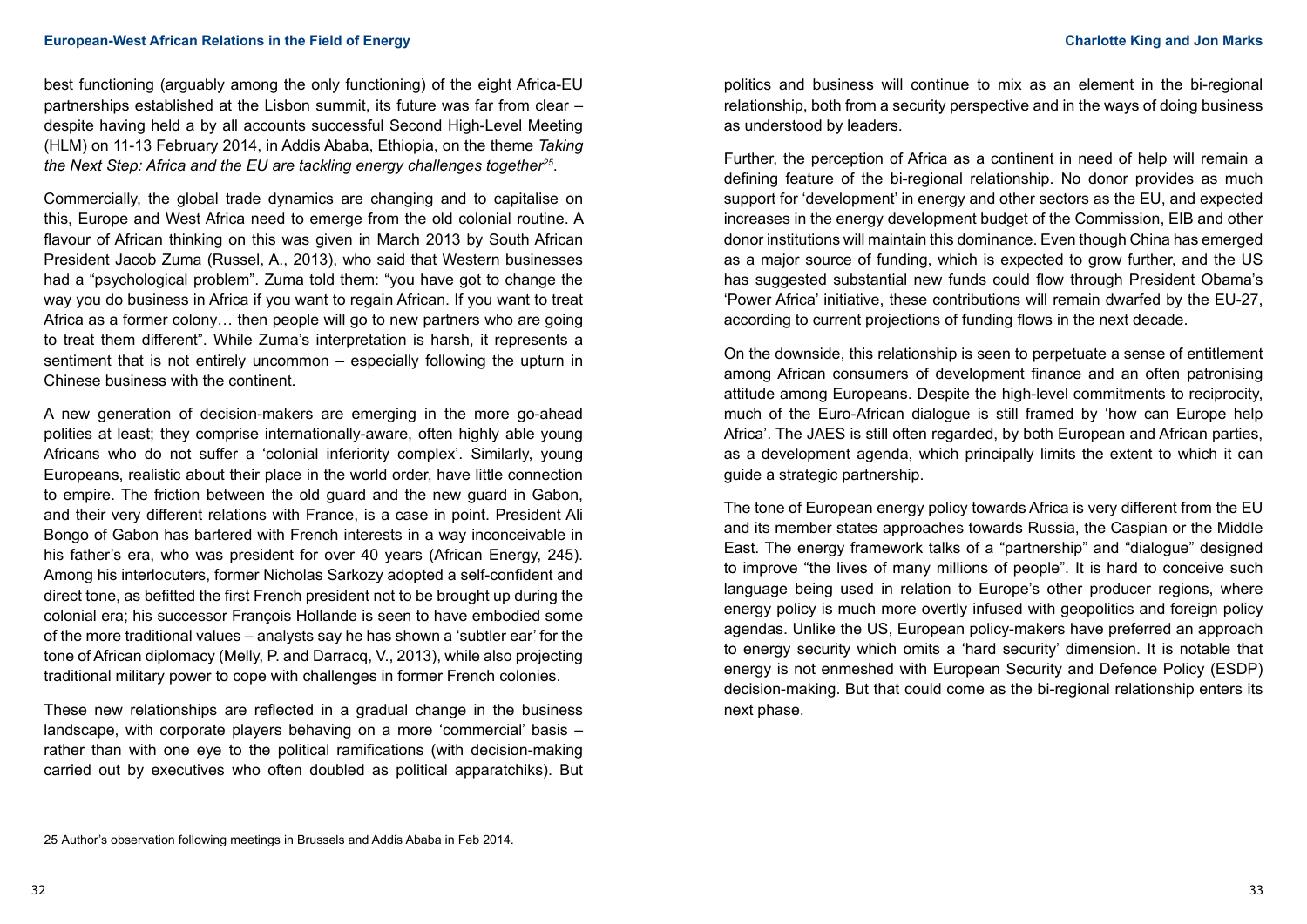# *Bibliography*

*African Energy.* [online] Available at: [www.africa-energy.com](http://www.africa-energy.com).

African Energy, 2014. Tullow declares force majeure ahead of planned well in Guinea. *African Energy*, 272, 13 Mar.

African Energy, 2014. NGOs and US Congress shun Inga scheme. *African Energy*, 272, 28 Feb.

African Energy, 2014, Downstream Update – West Africa, *African Energy*, 269, 16 Jan.

African Energy, 2013 (19 April). *African Energy Atlas 2013*, London: African Energy.

African Energy, 2013, US firm invest in gas IPP. *African Energy*, 268, 20 Dec.

African Energy, 2013, 'Downstream Update'. *African Energy*, 261, 21 Nov.

African Energy, 2013. Dangote signs refinery loan deal. *African Energy*, 261, 13 Sep.

African Energy, 2013. Minexco move into Ghana's South Deepwater Tano. *African Energy*, 261, 3 Sep.

African Energy, 2013. Upstream Update Report. Gabon. *African Energy*, 259, 25 Jul.

African Energy, 2013. Power update report. *African Energy*, 251, 4 Apr.

African Energy, 2012. Change causes concerns for industry. *African Energy*, 245, 13 Dec.

African Energy, 2013. Oil workers strike. *African Energy*, 250, 14 Mar.

African Energy, 2012. Bid rounds back in favour. *African Energy*, 245, 4 Dec.

African Energy, 2012. West African companies prepare for tougher bribery laws. *African Energy*, 234, 28 Jun.

African Energy, 2012. Upstream Update Report. Guinea, Liberia, Sierra Leone. *African Energy*, 231, 3 May.

African Energy, 2012. Upstream Update Report. Cote d'Ivoire. *African Energy*, 229, 19 Apr.

African Energy, 2012. Upstream Update Report. Ghana. *African Energy*, 230, 3 May.

African Energy, 2011. African gas exporters have reasons to be cheerful. *African Energy*, 208, 6 May.

African Energy, 2011. Jonathan pushes Niger Delta agenda. *African Energy*, 206, 1 Apr.

African Energy, 2009. Unconventional gas challenges exporters in fast-changing market. *African Energy*, 188, 11 Jun.

African Energy, 2008. China invest in gas-fired unit. African Energy, *African Energy,* 123, Oct.

African Energy, 2007. Ghana looks to Chinese medicine. *African Energy*, 108, Feb.

African Energy, 2004. World Bank maintains oil links. *African Energy*, 76, Jul.

African Energy, 2003. Energy sector reform prospects. *African Energy*, 64, Jul.

Africa Confidential, 2007. All come to the aid of the party, *Africa Confidential*, 48(23), 16 Nov.

Africa Confidential, 2004. At a crossroads, *Africa Confidential*, 45(13), 25 Jun.

Alemazung J, 2010. Post-Colonial Colonialism. An Analysis of International Factors and Actors Marring African Socio-Economic and Political Development. *Journal of Pan African Studies*, 3(10), pp.62-84.

Beddoes, C.: Key challenges and opportunities for EU refining, In: European Commission. *2nd Meeting of the EU Refining Forum*. Brussels, November 2013.

Ferrero-Waldner, B. Speech at the EU-Africa-Middle East Energy Conference. International co-operation on energy: building a sustainable future for all. SPEECH/07/680 (Oct. 1, 2007).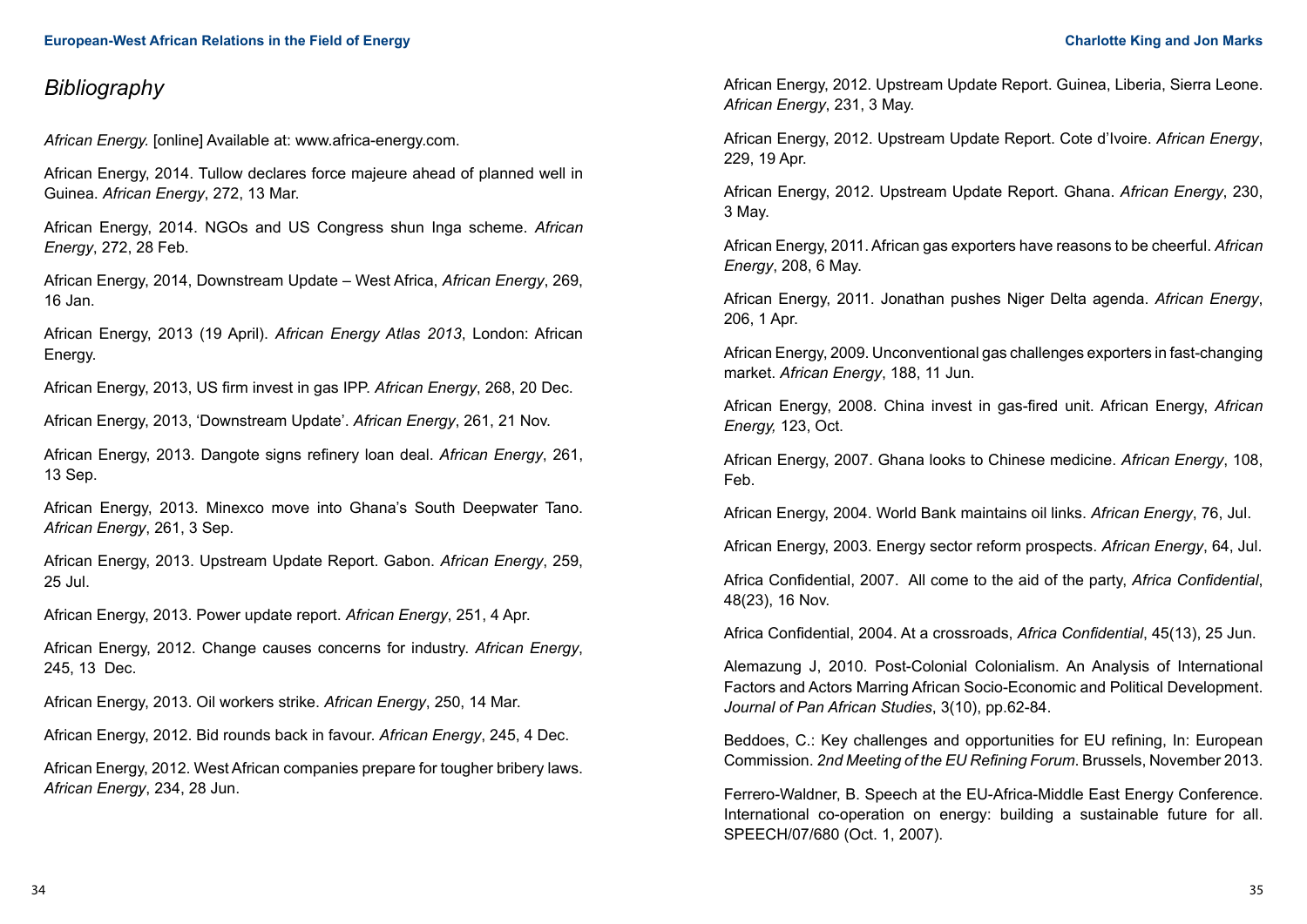Bossner, S. and Stang, G., 2014. The EU and sub-Saharan Africa: An energy partnership?, *Brief Issue 5/2014*, Paris: European Union Institute for Security Studies.

BP plc, 2014. *BP Energy Outlook 2035*, London: BP. [hereinafter BP Energy Outlook]

Chandler, D., 2006. *Empire in Denial; the politics of state-building*. London: Pluto Press.

Chatham House, 2013 (3 June). Navigating the Nexus: The Interplay of EU Security and Development Policies in Africa. *Africa Summary*, London: Chatham House.

Chatham House, 2011 (2 December). Emerging Agents of Change? African and International Negotiations. *Meeting Summar*y, London: Chatham House.

Communication from the Commission to the European Parliament, the Council, the European Economic and Social Committee and the Committee of Regions. Energy Roadmap 2050. COM(2011) 885/2.

Communication from the Commission to the European Parliament and the Council. From Cairo to Lisbon, The EU-Africa Strategic Partnership. COM (2007) 357 final.

Communication from the Commission to the European Council. External energy relations – from principles to action. COM(2006) 590 final.

Communication from the Commission to the Council, the European Parliament and the European Economic and Social Committee, Policy Coherence for Development. COM(2005) 134 final.

Conference organized by: European Policy Centre. *Europe-Africa, the indispensable partnership*. Brussels, 30 November 2009.

Conteh-Morgan E., 1997. *Democratization in Africa*. Westport: Greenwood Publishing.

*Cross-border Information*. [online] Available at: www.crossborderinformation. com.

Council of the European Union. Lisbon Declaration - EU Africa Summit (Lisbon, 8-9 December, 2007). 16343/07 (Presse 290) (Dec. 9, 2007).

Deloitte, 2013. *Oil and Gas Reality Check 2013. A look at the top issues facing the oil and gas sector*. London: Deloitte Global Services Limited.

Emmanuel, A., 1972. Unequal exchange; a study of the imperialism of trade. London: New Left Books.

Europe-Africa Policy Research Network, 2010. *Beyond development aid EU-Africa Political Dialogue on Global Issues of Common Concern*. Portugal: EARN.

European Commission, 2011. Energy 2020. A Strategy for Competitive, Sustainable and Secure Energy. Luxembourg: European Union.

European Commission, 2011 (15 December). Fact Sheet, Trade A3-D2:West Africa, Brussels: European Commission.

European Commission, DG Energy, 2012. Quarterly Report on European Gas Market. 5(4), Brussels: European Commission.

European Commission, DG Energy. Market observatory and statistics. [online] Available at: [http://ec.europa.eu/energy/observatory/oil/import\\_export\\_en.htm](http://ec.europa.eu/energy/observatory/oil/import_export_en.htm)  [Accessed 15 March 2013].

European Union Energy Initiative, 2014. *Status Report. Africa-EU Energy Partnership. Progress, achievements and future perspectives.* [PDF] Eschborn: EU Energy Initiative Partnership. Available at: http://www.crossborderinformation. com/sites/default/files/AEEP%20Status%20Report\_2014\_en\_web.pdf

Foccart, J. and Gaillard, P., 1995. *J. Foccart parle. Entretiens avec Philippe Gaillard.* Paris: Fayard.

Frynas, J., Beck, M. and Mellahi, K., 2000. Maintaining corporate dominance after decolonisation. *Review of African Political Economy*, 27(85), pp.407-425.

Galtung, J., 1971. A structural theory of imperialism. *Journal of Peace Research*, 8(2), pp.81-117.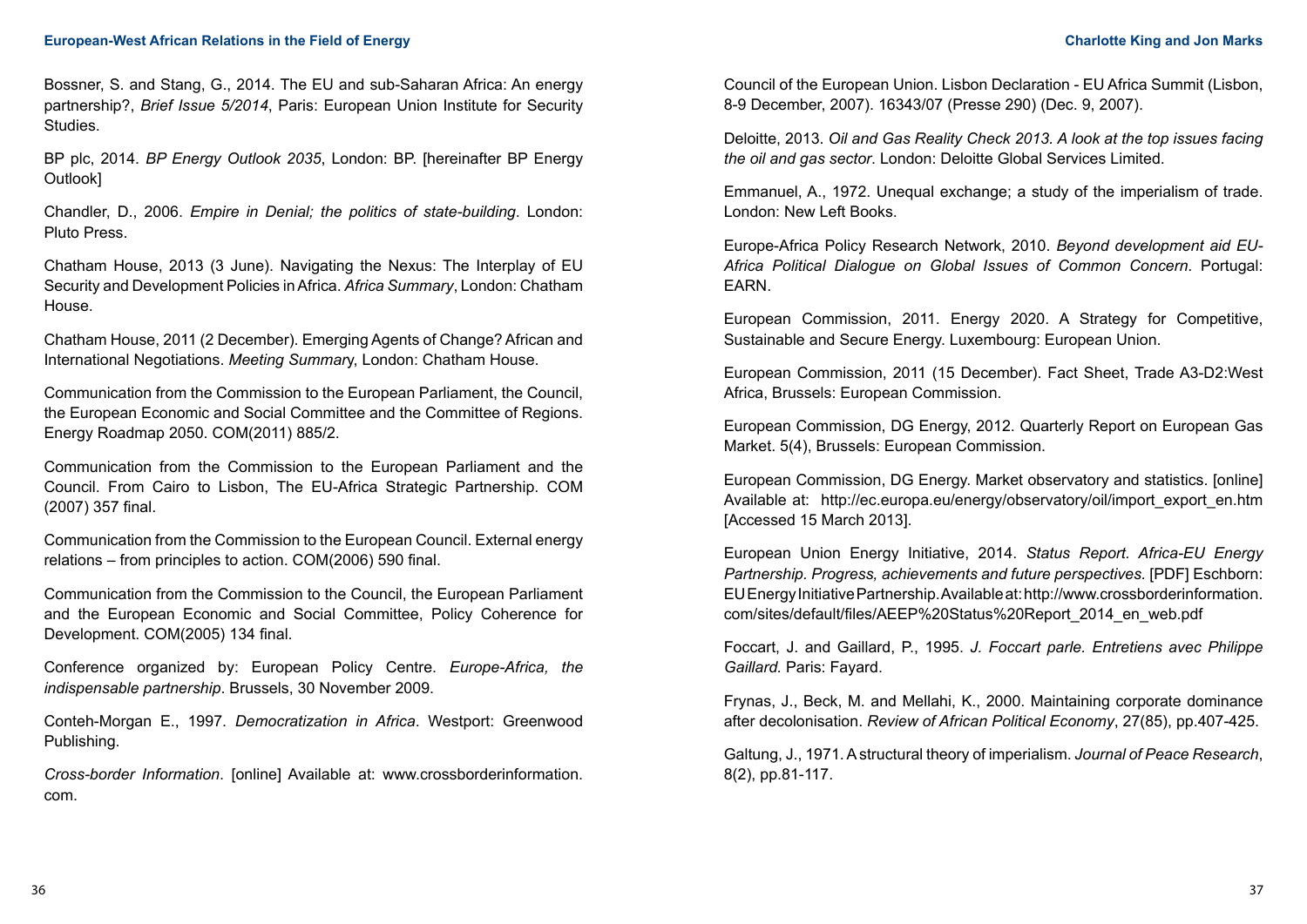Global Witness, 2012. *Rigged: The scramble for Africa's oil, gas and minerals.*  London: Global Witness.

Global Witness, 2014. *Proposed EU law will not keep conflict resources out of Europe. Campaigners warn.* Presse Release (Mar. 5, 2014).

Halff, A. European Refining in Global Perspective. In: European Science Forum. *European Forum for Science and Industry Roundtable*, Brussels, 1 October 2012.

Henley, J., 2003. Gigantic sleaze scandal winds up as former Elf oil chiefs are jailed. *The Guardian*, 13 Nov.

Hoyos, C., 2007. The new Seven Sisters: oil and gas giants dwarf western rivals. *Financial Times*, 12 Mar.

Idemudia, U., 2010. Corporate Social Responsibility. *Canadian Journal of Development Studies*, 30(1), pp.131-153.

Ite, U., 2007. Changing times and strategies. Ite, U., 2007. Changing times and strategies. *Sustainable Development*, 15(1), pp.1-14.

Jaffe, A. Challenges and opportunities for IOCs. In: Deloitte: *Deloitte Oil and Gas Conference*. Houston, 10 December 2008.

Khan M, 2005. Markets, States and Democracy: Patron-Client Networks and the Case for Democracy in Developing Countries. *Democratization*, 12(5), pp.705-725.

Katsouris, C. and Sayne, A., 2013. *Nigeria's Criminal Crude: International Options to Combat the Export of Stolen Oil*, London: Chatham House.

Leaked US cable, 2008. *Ambassador encourages oil companies to broaden their political base*. 09LAGOS155, 27 Mar.

Mangala, J., 2012. *Africa and the European Union, A strategic partnership.*  Basingstoke: Palgrave Macmillan.

Melly, P. and Darracq, V., 2013. *A New Way to Engage? French Policy in Africa from Sarkozy to Hollande*. London: Chatham House.

Motyl, A., 2001. *Imperial ends. The decay, collapse and revival of empires*. New York: Columbia University Press.

Moussavou, E., 2012. *Françafrique*. Paris: L'Harmattan. Verschave F.-X., 2000. Nori silence: qui arretera la Francafrique? Paris: Les Arenes.

NEPAD, African Union and African Development Bank, 2011. *Study on Programme for Infrastructure Development in Africa (PIDA). Africa Energy Outlook 2040*. [PDF] Available at: http://www.pidafrica.org/PIDA-Sectorspeccific%20Terms%20of%20Reference%20for%20Energy%20Sector.pdf,

Ocheje, P., 2011. EITI: Voluntary codes of conduct, poverty and accountability. *Journal of Sustainable Development in Africa*, 8(3), pp.222-239.

Parker, George, 2006. EIB accuses China of unscrupulous loans. *Financial Times*, 28 Nov.

Piebalgs, A. Speech at the External Energy Policy Conference. Energy and Development. SPEECH/06/724 (Nov. 21, 2006).

Russel, A., 2013. Zuma warns west's 'colonial' corporates, *Financial Times*, 3 Mar.

Schultz B. and Maichel P. eds. 2002. African Oil: A Priority for US National Security. Unpublished transcript. *Research Papers*. Washington: The Institute of Advanced Strategic and Political Studies.

Shaxson, N., 2007. Poisoned wells: The dirty politics of African oil. Basingstoke: Palgrave Macmillan.

Solana, J., 2007. Energy in the Common Foreign and Security Policy, In: Austin G. and Schellekens-Gaiffe M, eds. 2007. *Energy and Conflict Prevention*, Brussels: Madariaga European Foundation.

The Economist, 2007. Nigeria: How to steal yet another election. *The Economist*, 19 Apr.

Thomas, D., 2013. *Africa and France*, Indiana: Indiana University Press, p.3-18.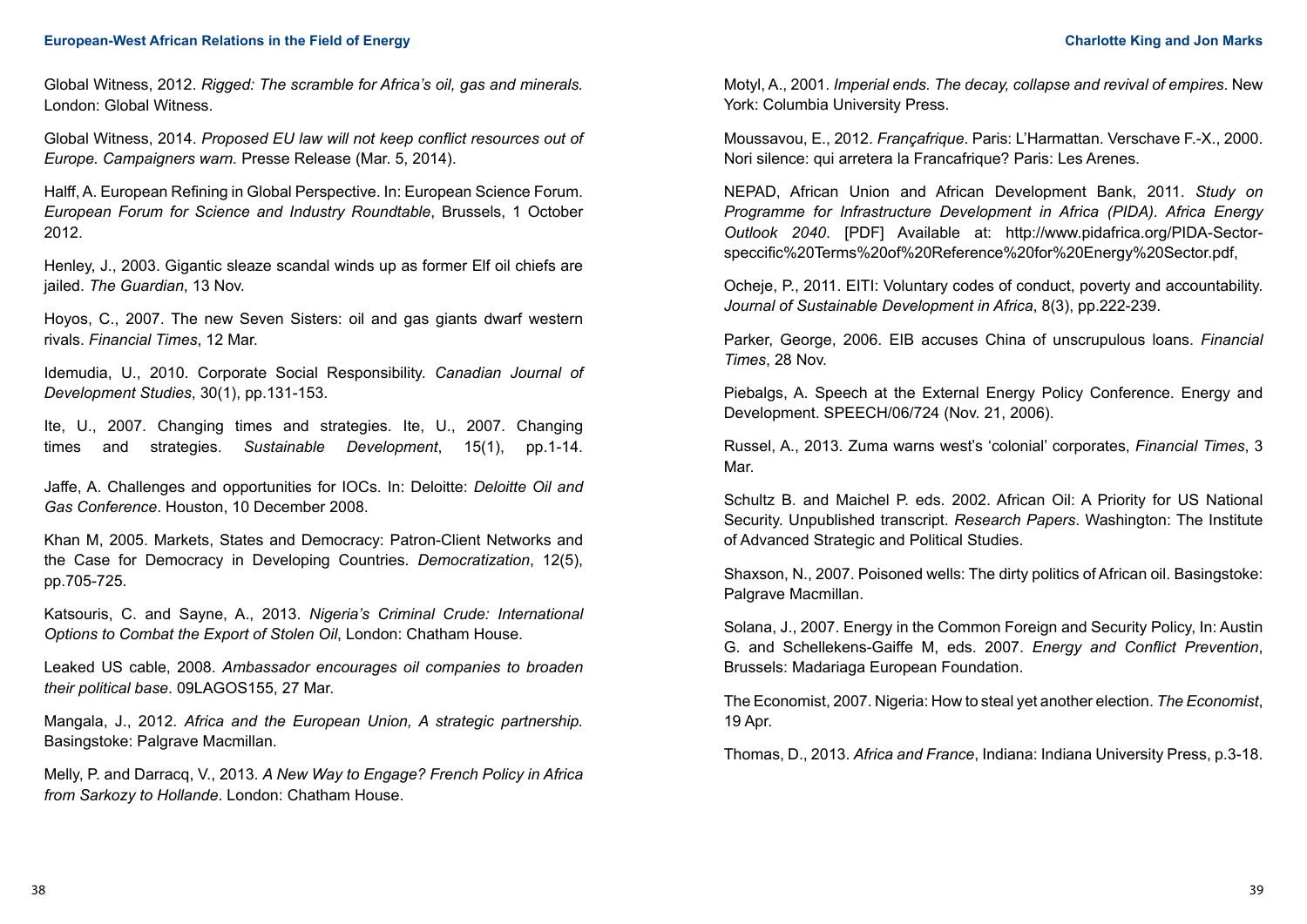#### **European-West African Relations in the Field of Energy**

Vines, A., Wong, L., Weimer, M. and Campos, I., 2009. *Thirst for African Oil. Asian National Oil Companies in Nigeria and Angola*. London: Chatham House.

Yates, D., 1996. *The Rentier State in Africa*. Asmara: Africa World Press.

Youngs, R., 2009. What role for Sub-Saharan Africa in the EU's energy policies. *EDC2020 Working Paper*. Bonn: EADI.

Youngs, R., 2007. *Energy Security: Europe's New Foreign Policy Challenge*, London: Routledge.